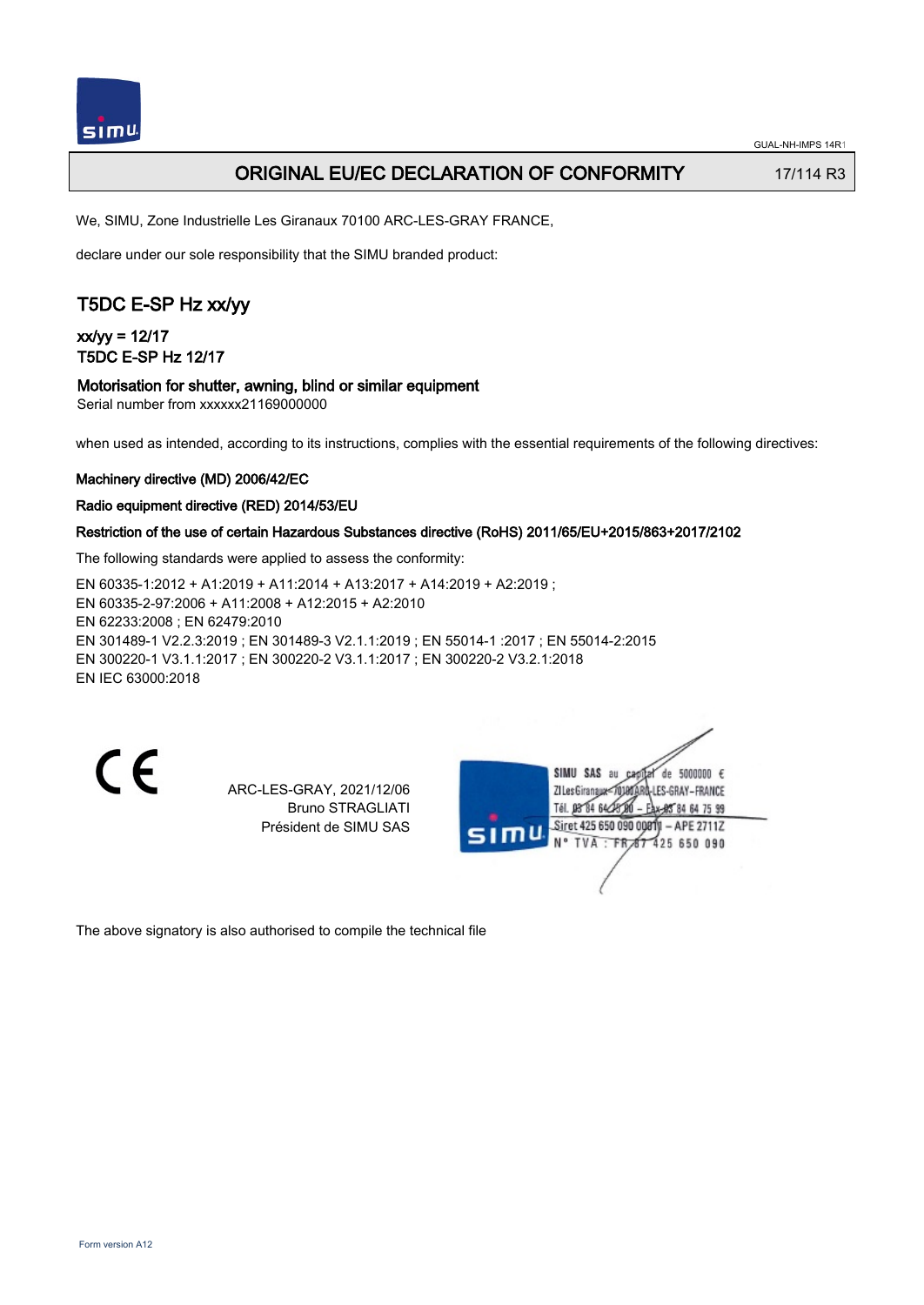

## ORIGINAL EU/EC DECLARATION OF CONFORMITY DECLARATION EU/CE DE CONFORMITE ORIGINALE

17/114 R3

We, SIMU, Zone Industrielle Les Giranaux 70100 ARC-LES-GRAY FRANCE, Nous,

declare under our sole responsibility that the SIMU branded product: declarons sous notre seule responsabilité que le produit de marque SIMU

## T5DC E-SP Hz xx/yy

### xx/yy = 12/17 T5DC E-SP Hz 12/17

### Motorisation for shutter, awning, blind or similar equipment

Motorisation de volet, store, rideau ou équipement similaire

Serial number from xxxxxx21169000000 Numéro de série à partir de

when used as intended, according to its instructions, complies with the essential requirements of the following directives: utilisé, selon l'usage prévu, comme décrit dans son manuel d'utilisation, est conforme aux exigences essentielles des directives suivantes

Machinery directive (MD) 2006/42/EC

Directive Machine 2006/42/EC

Radio equipment directive (RED) 2014/53/EU

Directive sur les équipements radio 2014/53/EU

### Restriction of the use of certain Hazardous Substances directive (RoHS) 2011/65/EU+2015/863+2017/2102

Directive RoHS 2011/65/EU+2015/863+2017/2102

The following standards were applied to assess the conformity: Les normes de référence suivantes ont été appliquées pour évaluer la conformité

EN 60335‑1:2012 + A1:2019 + A11:2014 + A13:2017 + A14:2019 + A2:2019 ; EN 60335‑2‑97:2006 + A11:2008 + A12:2015 + A2:2010 EN 62233:2008 ; EN 62479:2010 EN 301489‑1 V2.2.3:2019 ; EN 301489‑3 V2.1.1:2019 ; EN 55014‑1 :2017 ; EN 55014‑2:2015 EN 300220‑1 V3.1.1:2017 ; EN 300220‑2 V3.1.1:2017 ; EN 300220‑2 V3.2.1:2018 EN IEC 63000:2018

C F

ARC-LES-GRAY, 2021/12/06 Bruno STRAGLIATI Président de SIMU SAS

de 5000000  $\epsilon$ SIMU SAS au ZI Les Giranaux< ES-GRAY-FRANCE Tél. 08 84 64 2 64 75 99 Siret 425 650 090 00811  $-$  APF 27117 125 650 090

The above signatory is also authorised to compile the technical file

La personne signataire ci-dessus est aussi celle autorisée à constituer le dossier technique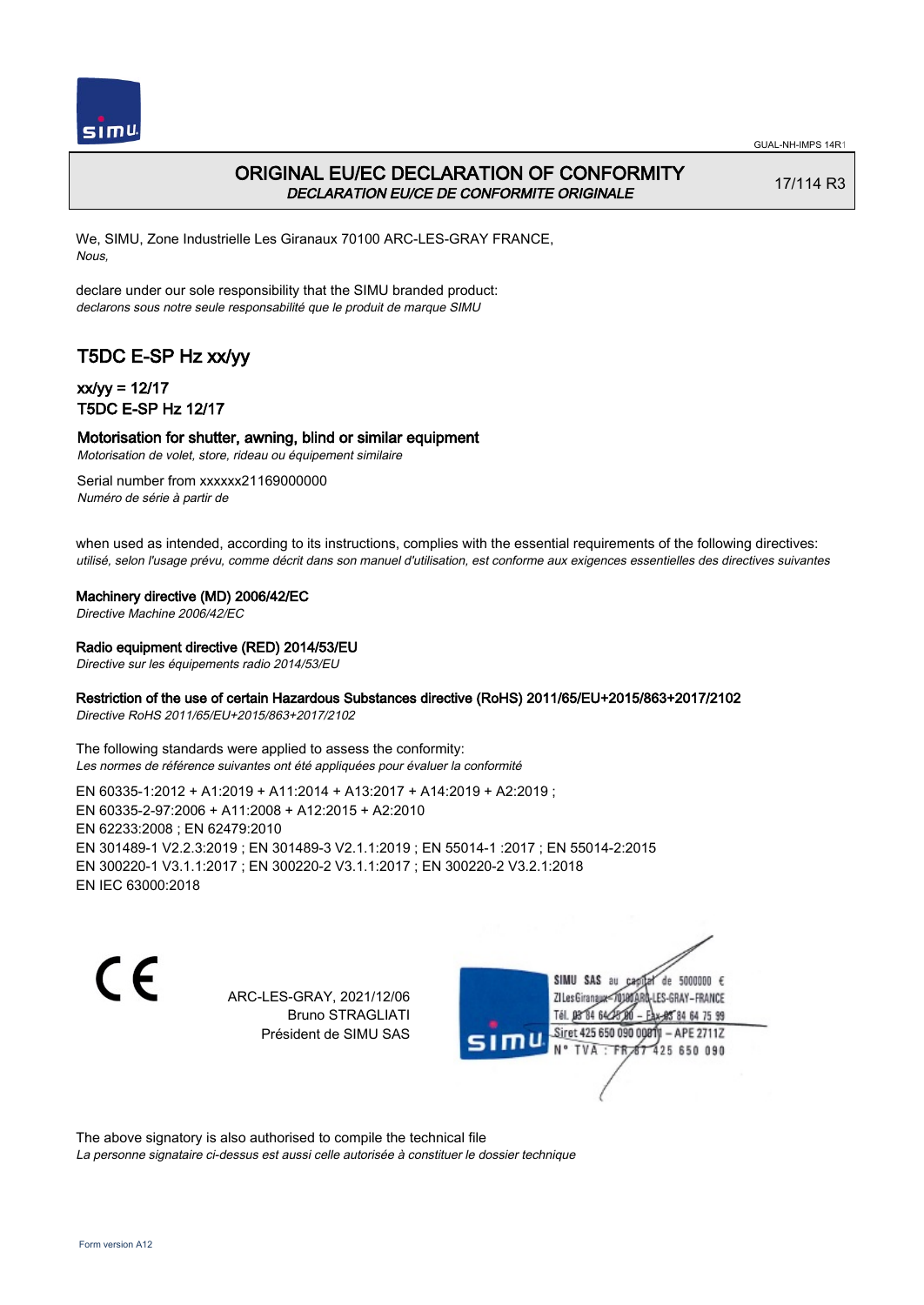

## ORIGINAL EU/EC DECLARATION OF CONFORMITY ORIGINAL EU/EG-KONFORMITÄTSERKLÄRUNG

17/114 R3

We, SIMU, Zone Industrielle Les Giranaux 70100 ARC-LES-GRAY FRANCE, Wir,

declare under our sole responsibility that the SIMU branded product: erklären unter unserer alleinigen Verantwortung, dass das mit der Marke SIMU versehene Produkt

# T5DC E-SP Hz xx/yy

## xx/yy = 12/17 T5DC E-SP Hz 12/17

### Motorisation for shutter, awning, blind or similar equipment

Motorisierung für Abschlüsse or ähnliche Ausrüstung

Serial number from xxxxxx21169000000 Seriennummer ab

when used as intended, according to its instructions, complies with the essential requirements of the following directives: den einschlägigen Bestimmungen der folgenden Richtlinien entspricht, wenn es nach den Anweisungen des Herstellers bestimmungsgemäß verwendet wird

### Machinery directive (MD) 2006/42/EC

Maschinenrichtlinie 2006/42/EC

### Radio equipment directive (RED) 2014/53/EU

Funkanlagen-Richtlinie 2014/53/EU

### Restriction of the use of certain Hazardous Substances directive (RoHS) 2011/65/EU+2015/863+2017/2102

RoHS-Richtlinie 2011/65/EU+2015/863+2017/2102

The following standards were applied to assess the conformity: Die Konformität wird durch die Einhaltung folgender Normen nachgewiesen

EN 60335‑1:2012 + A1:2019 + A11:2014 + A13:2017 + A14:2019 + A2:2019 ; EN 60335‑2‑97:2006 + A11:2008 + A12:2015 + A2:2010 EN 62233:2008 ; EN 62479:2010 EN 301489‑1 V2.2.3:2019 ; EN 301489‑3 V2.1.1:2019 ; EN 55014‑1 :2017 ; EN 55014‑2:2015 EN 300220‑1 V3.1.1:2017 ; EN 300220‑2 V3.1.1:2017 ; EN 300220‑2 V3.2.1:2018 EN IEC 63000:2018

 $\epsilon$ 

ARC-LES-GRAY, 2021/12/06 Bruno STRAGLIATI Président de SIMU SAS

de 5000000  $\epsilon$ SIMU SAS au ZI Les Giranauxe LES-GRAY-FRANCE Tél. 08 84 64 24 95 84 64 75 99 Siret 425 650 090 00811 - APE 2711Z TVA: FR 67 425 650 090

The above signatory is also authorised to compile the technical file

Die oben genannte Person ist auch bevollmächtigt, die relevanten technischen Unterlagen zusammenzustellen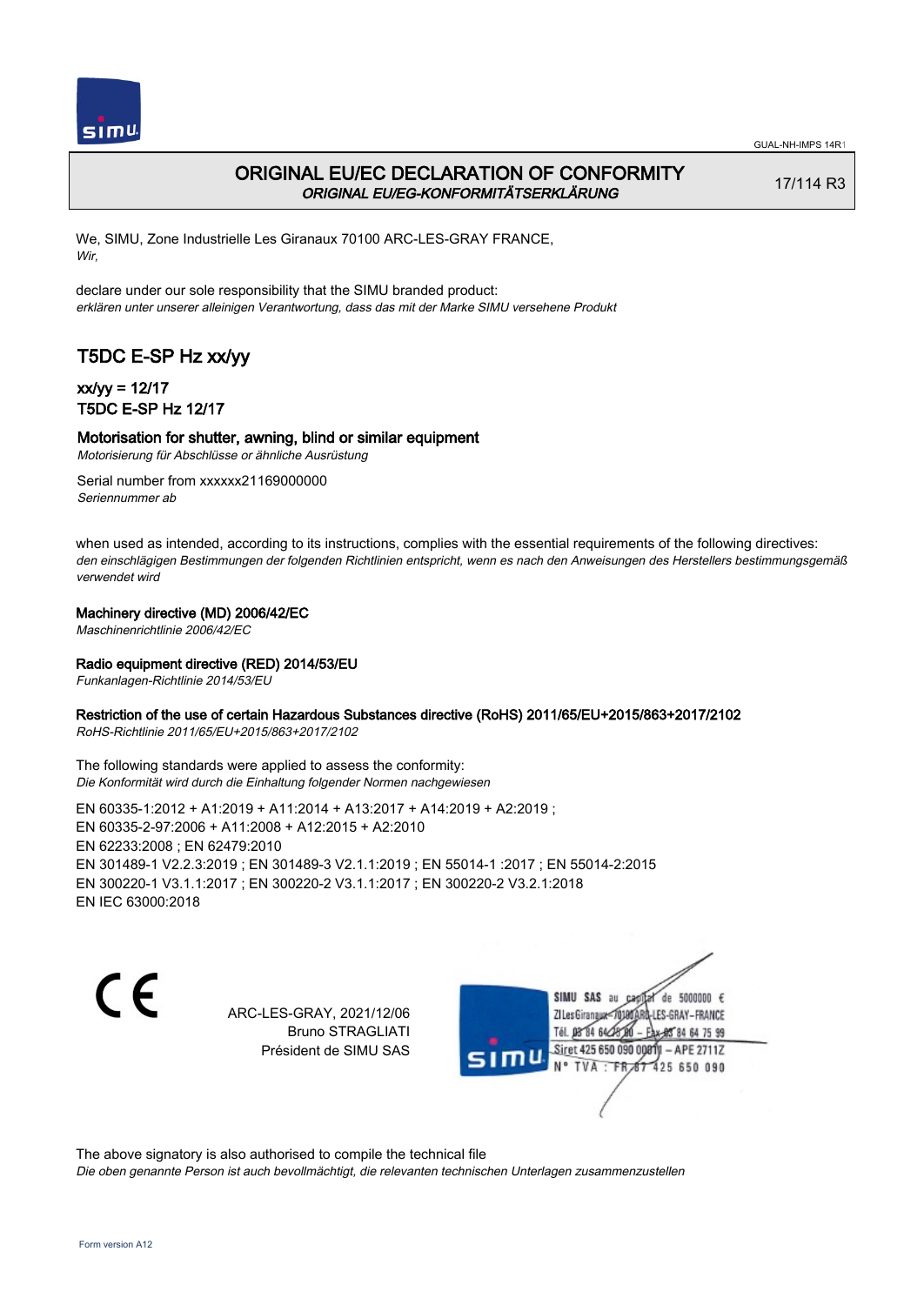

### ORIGINAL EU/EC DECLARATION OF CONFORMITY DECLARACIÓN UE/CE DE CONFORMIDAD ORIGINAL

17/114 R3

We, SIMU, Zone Industrielle Les Giranaux 70100 ARC-LES-GRAY FRANCE, Nosotros,

declare under our sole responsibility that the SIMU branded product: declaramos bajo nuestra única responsabilidad, que los productos de la marca SIMU

## T5DC E-SP Hz xx/yy

### xx/yy = 12/17 T5DC E-SP Hz 12/17

### Motorisation for shutter, awning, blind or similar equipment

Motorización de persiana, toldo, cortina o equipos similares

Serial number from xxxxxx21169000000 número de serie a partir de

when used as intended, according to its instructions, complies with the essential requirements of the following directives: cuando se utilizan según el uso previsto, de conformidad con sus instrucciones, cumplen con los requisitos esenciales de las siguientes directivas

#### Machinery directive (MD) 2006/42/EC

Directiva "Máquinas" 2006/42/EC

#### Radio equipment directive (RED) 2014/53/EU

Directiva equipos radioeléctricos 2014/53/EU

#### Restriction of the use of certain Hazardous Substances directive (RoHS) 2011/65/EU+2015/863+2017/2102

Directiva RoHS 2011/65/EU+2015/863+2017/2102

The following standards were applied to assess the conformity: Las siguientes normas de referencia han sido aplicadas para evaluar la conformidad

EN 60335‑1:2012 + A1:2019 + A11:2014 + A13:2017 + A14:2019 + A2:2019 ; EN 60335‑2‑97:2006 + A11:2008 + A12:2015 + A2:2010 EN 62233:2008 ; EN 62479:2010 EN 301489‑1 V2.2.3:2019 ; EN 301489‑3 V2.1.1:2019 ; EN 55014‑1 :2017 ; EN 55014‑2:2015 EN 300220‑1 V3.1.1:2017 ; EN 300220‑2 V3.1.1:2017 ; EN 300220‑2 V3.2.1:2018 EN IEC 63000:2018

 $\epsilon$ 

ARC-LES-GRAY, 2021/12/06 Bruno STRAGLIATI Président de SIMU SAS

de 5000000  $\epsilon$ SIMU SAS au ZI Les Giranaux< LES-GRAY-FRANCE Tél. 08 84 64 24 95 84 64 75 99 Siret 425 650 090 00811 - APE 2711Z TVA: FR 67 425 650 090

The above signatory is also authorised to compile the technical file el firmante, anteriormente mencionado tambien esta facultado para elaborar el expediente tecnico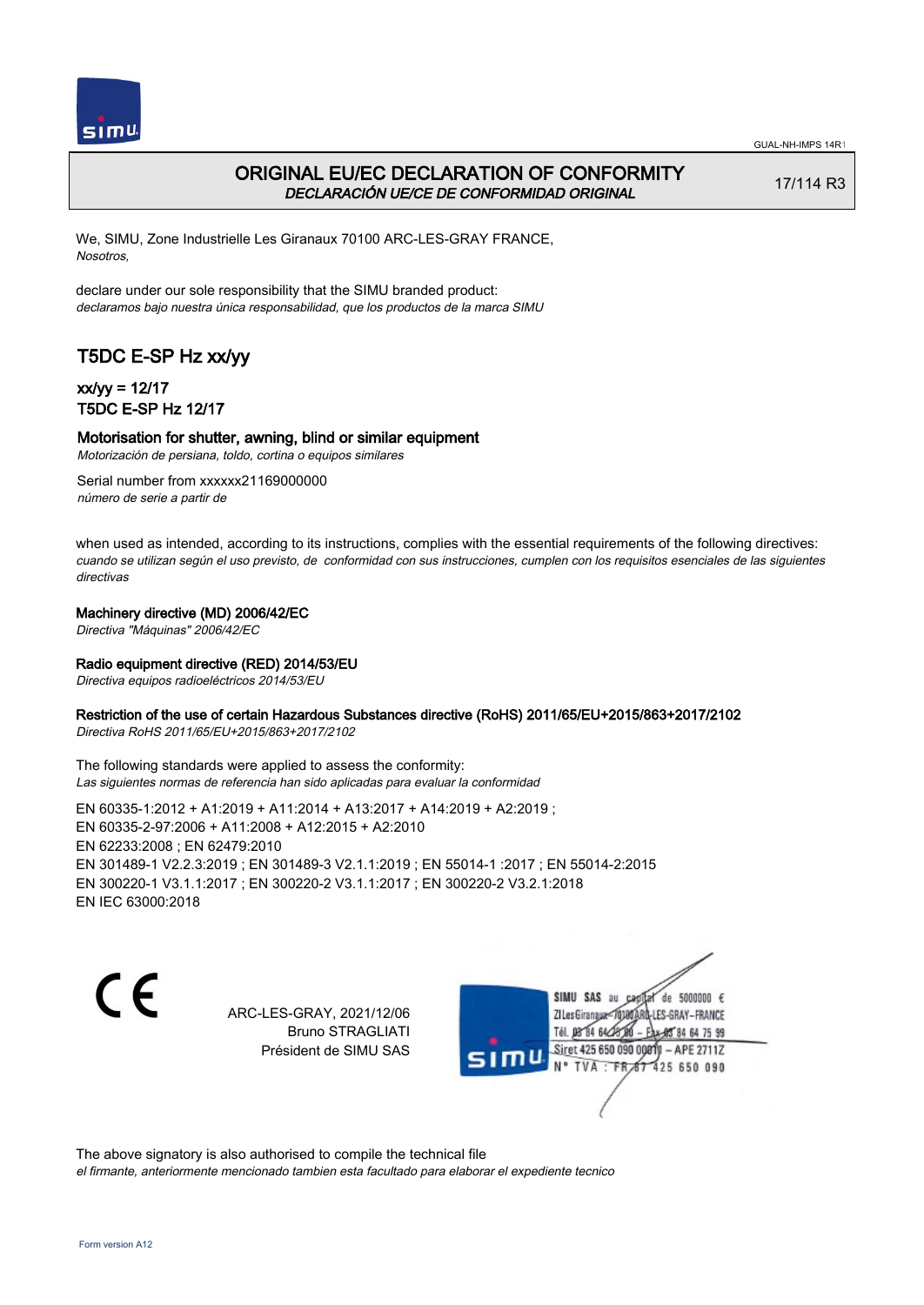

## ORIGINAL EU/EC DECLARATION OF CONFORMITY DICHIARAZIONE DI CONFORMITÀ UE/CE ORIGINALE

17/114 R3

We, SIMU, Zone Industrielle Les Giranaux 70100 ARC-LES-GRAY FRANCE, Noi,

declare under our sole responsibility that the SIMU branded product: dichiariamo sotto la nostra esclusiva responsabilità che l'appareccho di marca SIMU

# T5DC E-SP Hz xx/yy

## xx/yy = 12/17 T5DC E-SP Hz 12/17

### Motorisation for shutter, awning, blind or similar equipment

Motorizzazione di tapparella, persiana, tenda o apparecchiatura similare

Serial number from xxxxxx21169000000 Numero di serie a partire da

when used as intended, according to its instructions, complies with the essential requirements of the following directives: se utilizzato secondo l'uso previsto, come descritto nel suo manuale d'istruzioni, è conforme ai requisiti essenziali delle seguenti Direttive

Machinery directive (MD) 2006/42/EC

Direttiva Macchine 2006/42/EC

#### Radio equipment directive (RED) 2014/53/EU

Direttiva apparecchiature radio 2014/53/EU

### Restriction of the use of certain Hazardous Substances directive (RoHS) 2011/65/EU+2015/863+2017/2102

Direttiva RoHS 2011/65/EU+2015/863+2017/2102

The following standards were applied to assess the conformity: I seguenti standard di riferimento sono stati applicati per ottenere la conformità

EN 60335‑1:2012 + A1:2019 + A11:2014 + A13:2017 + A14:2019 + A2:2019 ; EN 60335‑2‑97:2006 + A11:2008 + A12:2015 + A2:2010 EN 62233:2008 ; EN 62479:2010 EN 301489‑1 V2.2.3:2019 ; EN 301489‑3 V2.1.1:2019 ; EN 55014‑1 :2017 ; EN 55014‑2:2015 EN 300220‑1 V3.1.1:2017 ; EN 300220‑2 V3.1.1:2017 ; EN 300220‑2 V3.2.1:2018 EN IEC 63000:2018

C F

ARC-LES-GRAY, 2021/12/06 Bruno STRAGLIATI Président de SIMU SAS

de 5000000  $\epsilon$ SIMU SAS au ZI Les Giranaux< ES-GRAY-FRANCE Tél. 08 84 64 2 64 75 99 Siret 425 650 090 00811  $-$  APF 27117 **TVA · FR** 125 650 090

The above signatory is also authorised to compile the technical file Il firmatario è inoltre autorizzato a costituire il fascicolo tecnico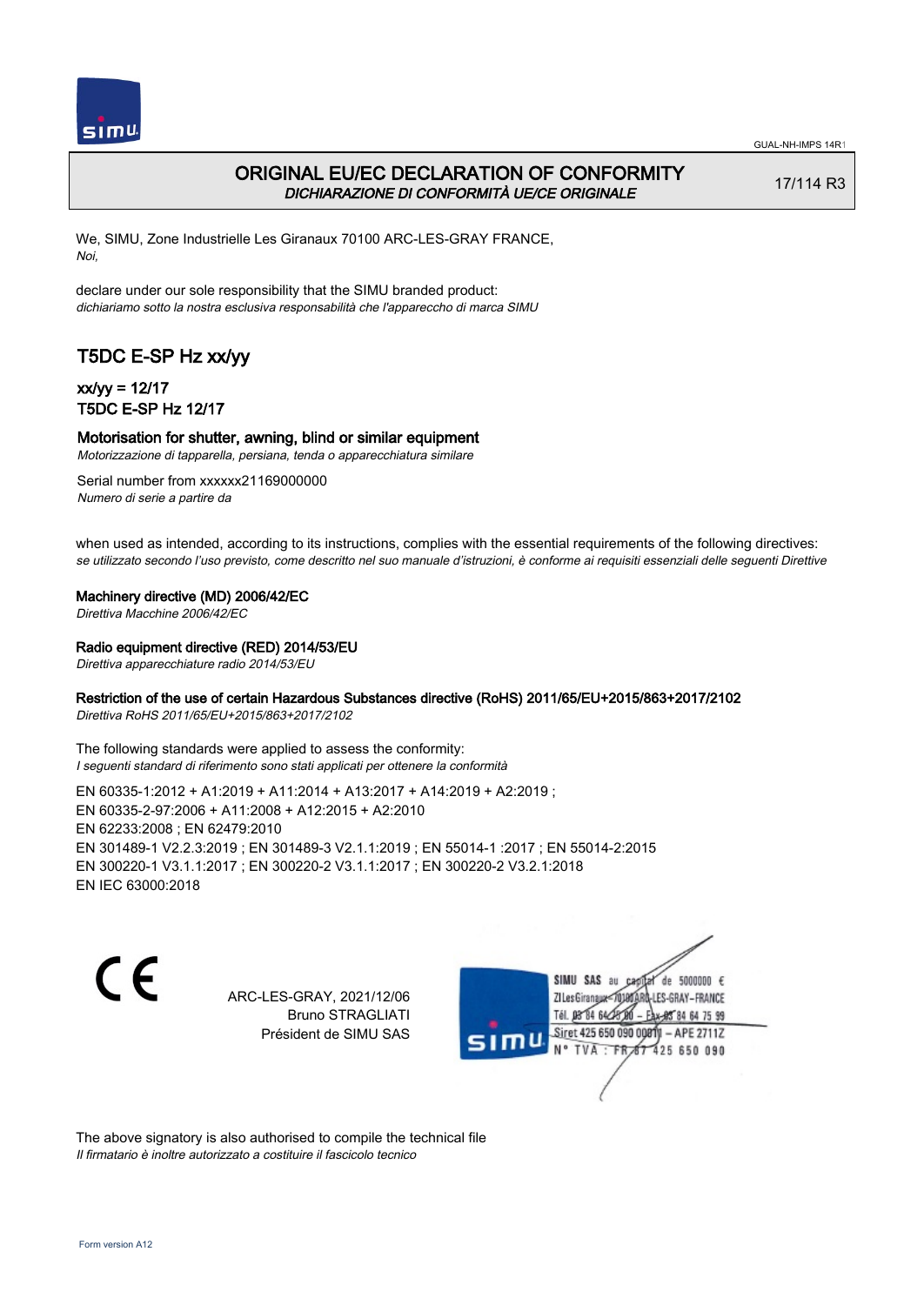

## ORIGINAL EU/EC DECLARATION OF CONFORMITY ОРИГИНАЛНА EU/EC ДЕКЛАРАЦИЯ ЗА СЪОТВЕТСТВИЕ

17/114 R3

We, SIMU, Zone Industrielle Les Giranaux 70100 ARC-LES-GRAY FRANCE, Ние,

declare under our sole responsibility that the SIMU branded product: декларираме на своя лична отговорност, че продукт с търговска марка SIMU

# T5DC E-SP Hz xx/yy

## xx/yy = 12/17 T5DC E-SP Hz 12/17

#### Motorisation for shutter, awning, blind or similar equipment

Моторизация за ролетни щори, сенници или други подобни засенчващи изделия

Serial number from xxxxxx21169000000 сериен номер от

when used as intended, according to its instructions, complies with the essential requirements of the following directives: когато се използва съобразно предназначението си и в съответствие с инструкциите е в съответствие с основните изисквания на следните директиви

### Machinery directive (MD) 2006/42/EC

Машинна директива 2006/42/EC

### Radio equipment directive (RED) 2014/53/EU

Директива за радио оборудване 2014/53/EU

#### Restriction of the use of certain Hazardous Substances directive (RoHS) 2011/65/EU+2015/863+2017/2102

RoHS Директива относно ограничението на употребата на определени опасни вещества в електрическото и електронното оборудване 2011/65/EU+2015/863+2017/2102

The following standards were applied to assess the conformity: Следните референтни стандарти са приложени за оценяване на съответствието

EN 60335‑1:2012 + A1:2019 + A11:2014 + A13:2017 + A14:2019 + A2:2019 ; EN 60335‑2‑97:2006 + A11:2008 + A12:2015 + A2:2010 EN 62233:2008 ; EN 62479:2010 EN 301489‑1 V2.2.3:2019 ; EN 301489‑3 V2.1.1:2019 ; EN 55014‑1 :2017 ; EN 55014‑2:2015 EN 300220‑1 V3.1.1:2017 ; EN 300220‑2 V3.1.1:2017 ; EN 300220‑2 V3.2.1:2018 EN IEC 63000:2018

CE

ARC-LES-GRAY, 2021/12/06 Bruno STRAGLIATI Président de SIMU SAS



The above signatory is also authorised to compile the technical file Гоеподписващия също е упълномощен да съставя техническо досие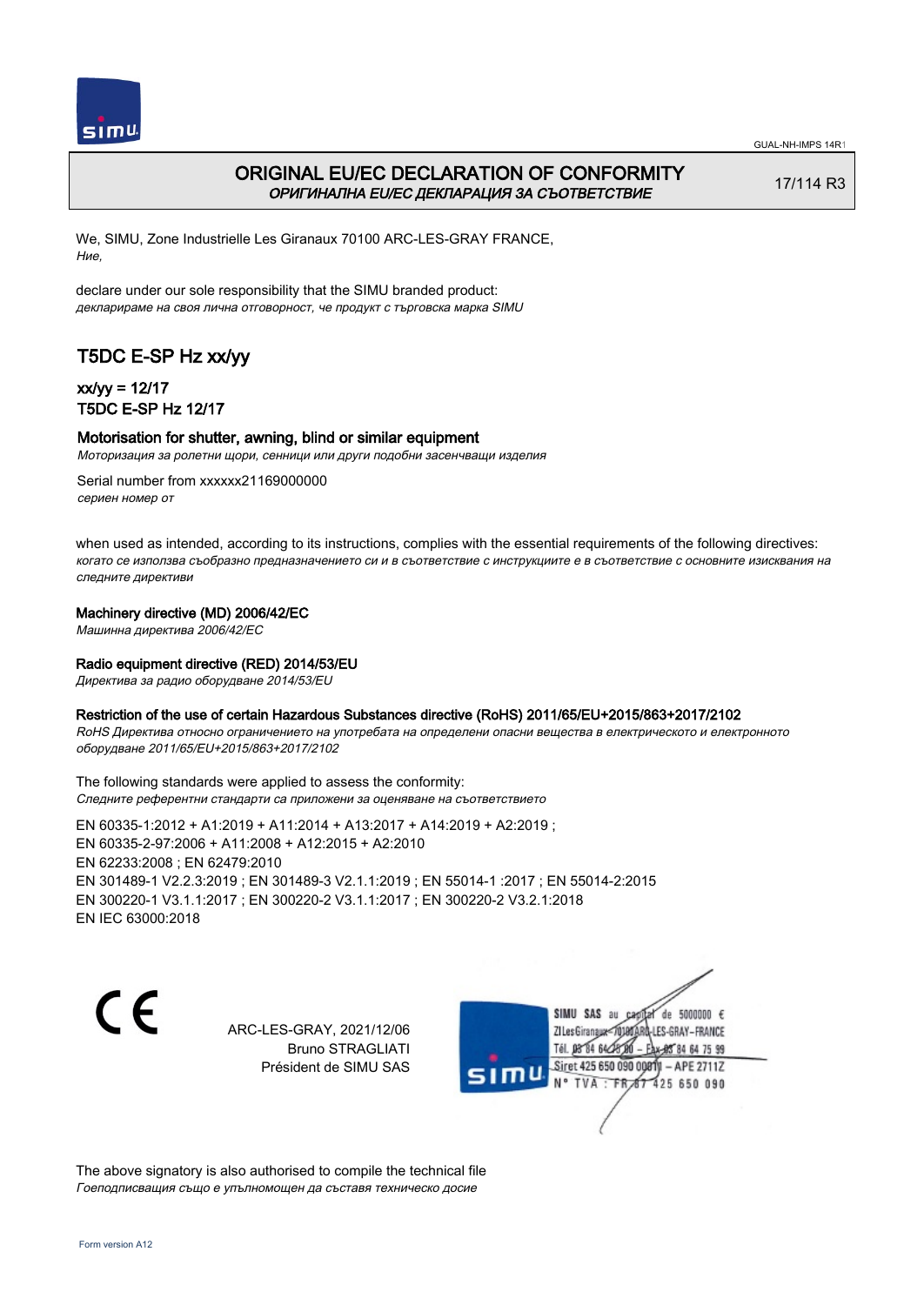

## ORIGINAL EU/EC DECLARATION OF CONFORMITY ORIGINÁLNÍ EU/ES PROHLÁŠENÍ O SHODĚ

17/114 R3

We, SIMU, Zone Industrielle Les Giranaux 70100 ARC-LES-GRAY FRANCE, My,

declare under our sole responsibility that the SIMU branded product: prohlašujeme na svou výlučnou odpovědnost, že výrobek značky SIMU

# T5DC E-SP Hz xx/yy

## xx/yy = 12/17 T5DC E-SP Hz 12/17

### Motorisation for shutter, awning, blind or similar equipment

Pohon pro rolety, markýzy, clony nebo podobná zařízení

Serial number from xxxxxx21169000000 Sériové číslo od

when used as intended, according to its instructions, complies with the essential requirements of the following directives: pokud je používán v souladu s účelem použití a s návodem, splňuje základní požadavky těchto směrnic

### Machinery directive (MD) 2006/42/EC

Směrnice o strojních zařízeních 2006/42/EC

### Radio equipment directive (RED) 2014/53/EU

Směrnice o dodávání rádiových zařízení na trh 2014/53/EU

#### Restriction of the use of certain Hazardous Substances directive (RoHS) 2011/65/EU+2015/863+2017/2102

Směrnice o omezení používání některých nebezpečných látek v elektrických a elektronických zařízeních 2011/65/EU+2015/863+2017/2102

The following standards were applied to assess the conformity: Pro posouzení shody byly použity následující normy

EN 60335‑1:2012 + A1:2019 + A11:2014 + A13:2017 + A14:2019 + A2:2019 ; EN 60335‑2‑97:2006 + A11:2008 + A12:2015 + A2:2010 EN 62233:2008 ; EN 62479:2010 EN 301489‑1 V2.2.3:2019 ; EN 301489‑3 V2.1.1:2019 ; EN 55014‑1 :2017 ; EN 55014‑2:2015 EN 300220‑1 V3.1.1:2017 ; EN 300220‑2 V3.1.1:2017 ; EN 300220‑2 V3.2.1:2018 EN IEC 63000:2018

C F

ARC-LES-GRAY, 2021/12/06 Bruno STRAGLIATI Président de SIMU SAS

de 5000000  $\epsilon$ SIMU SAS au ZI Les Giranaux</r01 LES-GRAY-FRANCE Tél. 08 R4 64 2 64 75 99 Siret 425 650 090 00811  $-$  APF 27117 125 650 090

The above signatory is also authorised to compile the technical file Výše uvedená osoba je také osoba pověřená sestavením technické dokumentace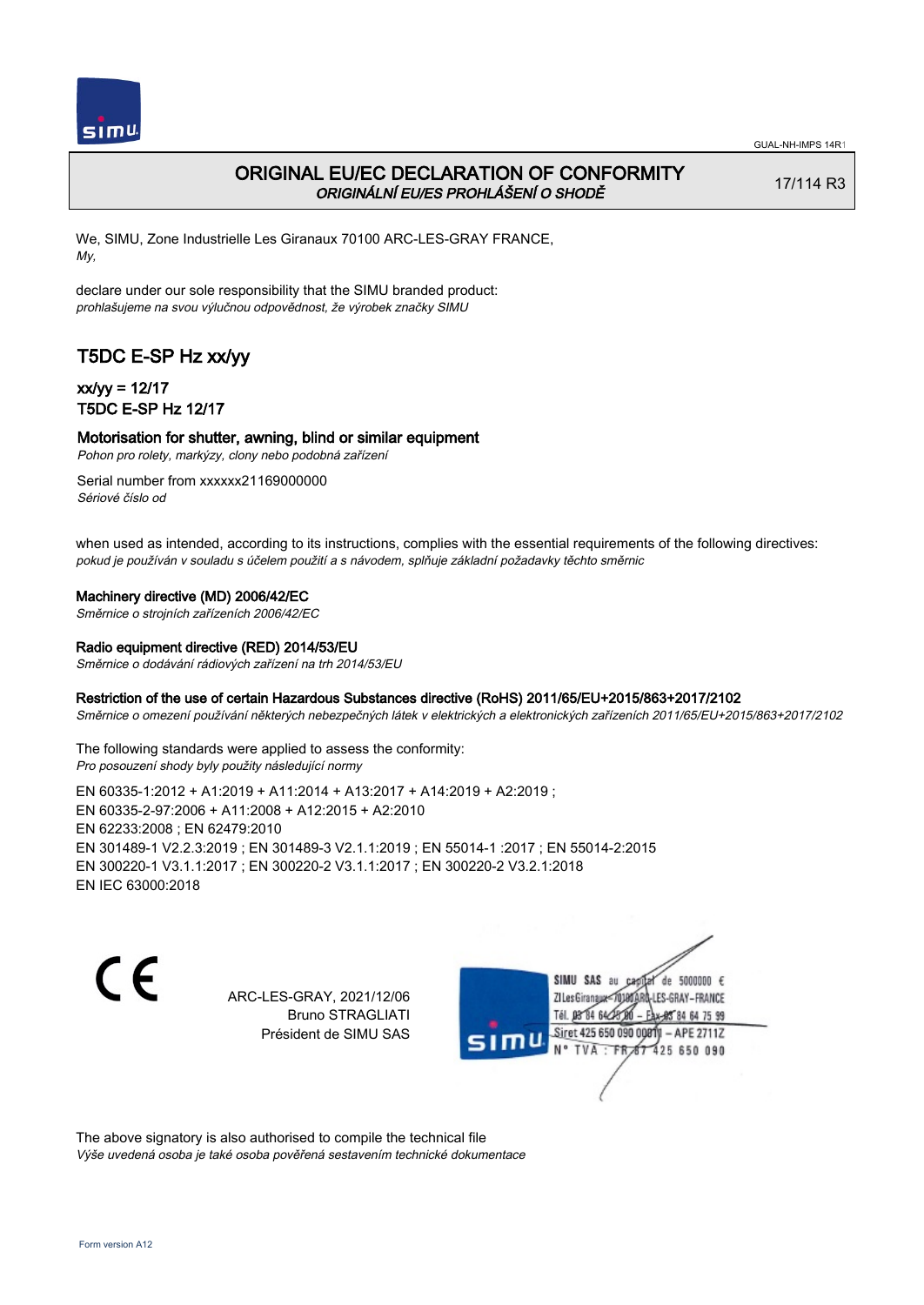

## ORIGINAL EU/EC DECLARATION OF CONFORMITY ORIGINAL EU/EF-OVERENSSTEMMELSESERKLÆRING

17/114 R3

We, SIMU, Zone Industrielle Les Giranaux 70100 ARC-LES-GRAY FRANCE, Vi,

declare under our sole responsibility that the SIMU branded product: erklærer som eneansvarlige, at SIMU mærkede produkter

# T5DC E-SP Hz xx/yy

## xx/yy = 12/17 T5DC E-SP Hz 12/17

### Motorisation for shutter, awning, blind or similar equipment

Motorisering af gitre, markiser, persienner eller lign. udstyr

Serial number from xxxxxx21169000000 serienummer fra

when used as intended, according to its instructions, complies with the essential requirements of the following directives: når det anvendes efter hensigten, efter dennes instrukser, overholder kravene i følgende direktiver

Machinery directive (MD) 2006/42/EC

Maskindirektivet 2006/42/EC

Radio equipment directive (RED) 2014/53/EU

Radioudstyrsdirektivet 2014/53/EU

### Restriction of the use of certain Hazardous Substances directive (RoHS) 2011/65/EU+2015/863+2017/2102

RoHS direktiv 2011/65/EU+2015/863+2017/2102

The following standards were applied to assess the conformity: Referencestandarderne der følger blev anvendt til at vurdere overholdelsen

EN 60335‑1:2012 + A1:2019 + A11:2014 + A13:2017 + A14:2019 + A2:2019 ; EN 60335‑2‑97:2006 + A11:2008 + A12:2015 + A2:2010 EN 62233:2008 ; EN 62479:2010 EN 301489‑1 V2.2.3:2019 ; EN 301489‑3 V2.1.1:2019 ; EN 55014‑1 :2017 ; EN 55014‑2:2015 EN 300220‑1 V3.1.1:2017 ; EN 300220‑2 V3.1.1:2017 ; EN 300220‑2 V3.2.1:2018 EN IEC 63000:2018

CE

ARC-LES-GRAY, 2021/12/06 Bruno STRAGLIATI Président de SIMU SAS

de 5000000  $\epsilon$ SIMU SAS au ZI Les Giranaux</r01 LES-GRAY-FRANCE Tél. 08 84 64 2 64 75 99 Siret 425 650 090 0081  $-$  APF 27117 **TVA FR** 125 650 090

The above signatory is also authorised to compile the technical file Personen nævnt ovenfor er også godkendt til at udarbejde det tekniske dossier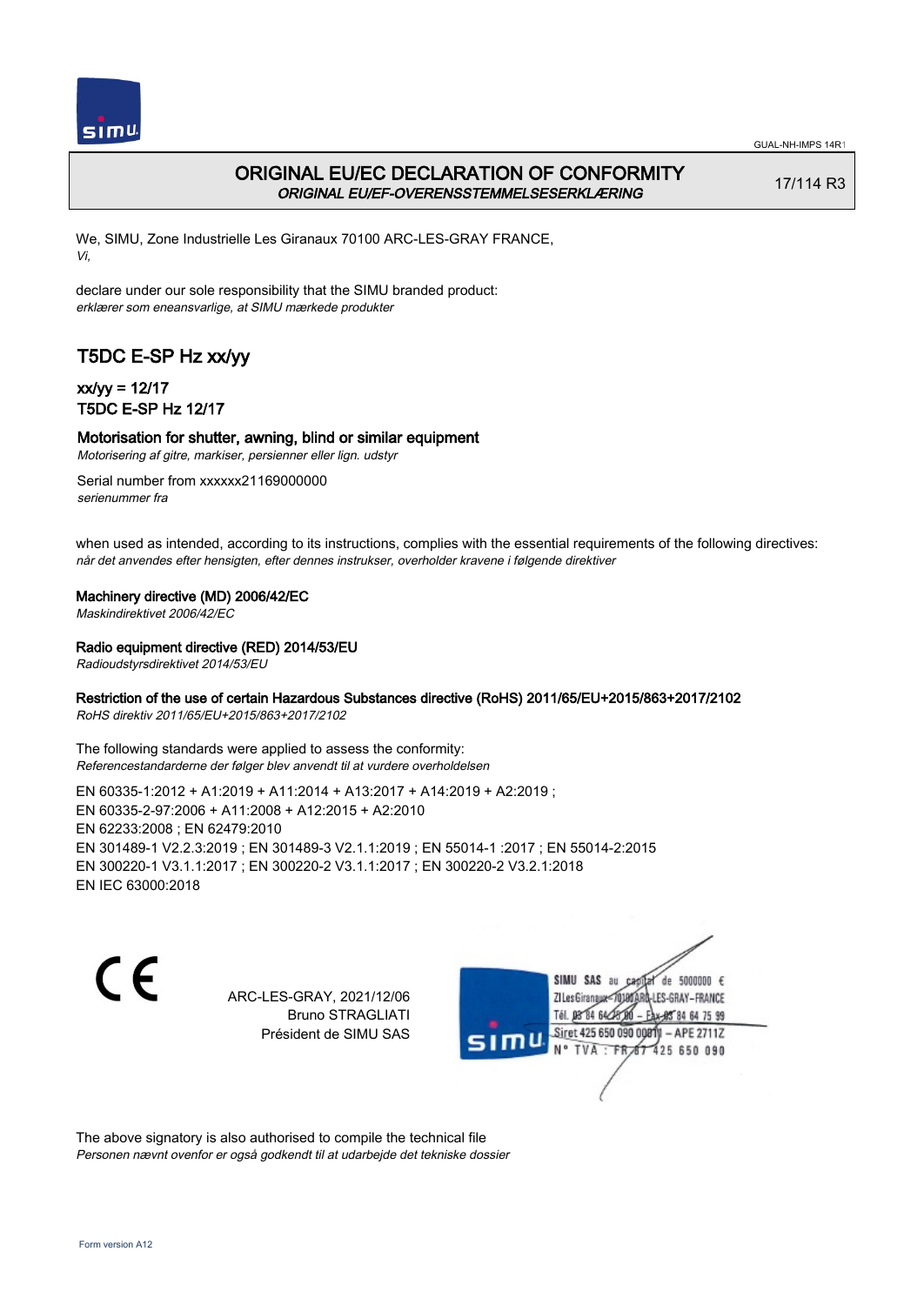

## ORIGINAL EU/EC DECLARATION OF CONFORMITY EL/EK VASTAVUSDEKLARATSIOON

17/114 R3

We, SIMU, Zone Industrielle Les Giranaux 70100 ARC-LES-GRAY FRANCE, Meie,

declare under our sole responsibility that the SIMU branded product: kinnitame kogu vastutusega, et SIMU kaubamärgiga tooted

# T5DC E-SP Hz xx/yy

## xx/yy = 12/17 T5DC E-SP Hz 12/17

### Motorisation for shutter, awning, blind or similar equipment

Aknaluukide, varikatuste, aknakardinate või sarnaste seadmete motoriseerimine

Serial number from xxxxxx21169000000 Seerianumber alates

when used as intended, according to its instructions, complies with the essential requirements of the following directives: kui kasutatakse eesmärgipäraselt ja juhiste kohaselt, vastavad käesoleva direktiivi põhinõuetele

### Machinery directive (MD) 2006/42/EC

Masinate direktiiv 2006/42/EC

#### Radio equipment directive (RED) 2014/53/EU

Direktiiv raadioseadmete turul kättesaadavuse kohta 2014/53/EU

#### Restriction of the use of certain Hazardous Substances directive (RoHS) 2011/65/EU+2015/863+2017/2102

RoHs direktiiv ohtlike ainete kasutamise piirangute kohta elektri- ja elektroonikaseadmetes 2011/65/EU+2015/863+2017/2102

The following standards were applied to assess the conformity: Vastavusdeklaratsiooni hindamiseks kasutatakse järgmisi standardeid

EN 60335‑1:2012 + A1:2019 + A11:2014 + A13:2017 + A14:2019 + A2:2019 ; EN 60335‑2‑97:2006 + A11:2008 + A12:2015 + A2:2010 EN 62233:2008 ; EN 62479:2010 EN 301489‑1 V2.2.3:2019 ; EN 301489‑3 V2.1.1:2019 ; EN 55014‑1 :2017 ; EN 55014‑2:2015 EN 300220‑1 V3.1.1:2017 ; EN 300220‑2 V3.1.1:2017 ; EN 300220‑2 V3.2.1:2018 EN IEC 63000:2018

 $\epsilon$ 

ARC-LES-GRAY, 2021/12/06 Bruno STRAGLIATI Président de SIMU SAS

de 5000000  $\epsilon$ SIMU SAS au ZI Les Giranaux< ES-GRAY-FRANCE Tél. 08 84 64 2 64 75 99 Siret 425 650 090 00811  $-$  APF 27117 125 650 090

The above signatory is also authorised to compile the technical file Eelpool nimetatud isik on volitatud koostama tehnilist dokumentatsiooni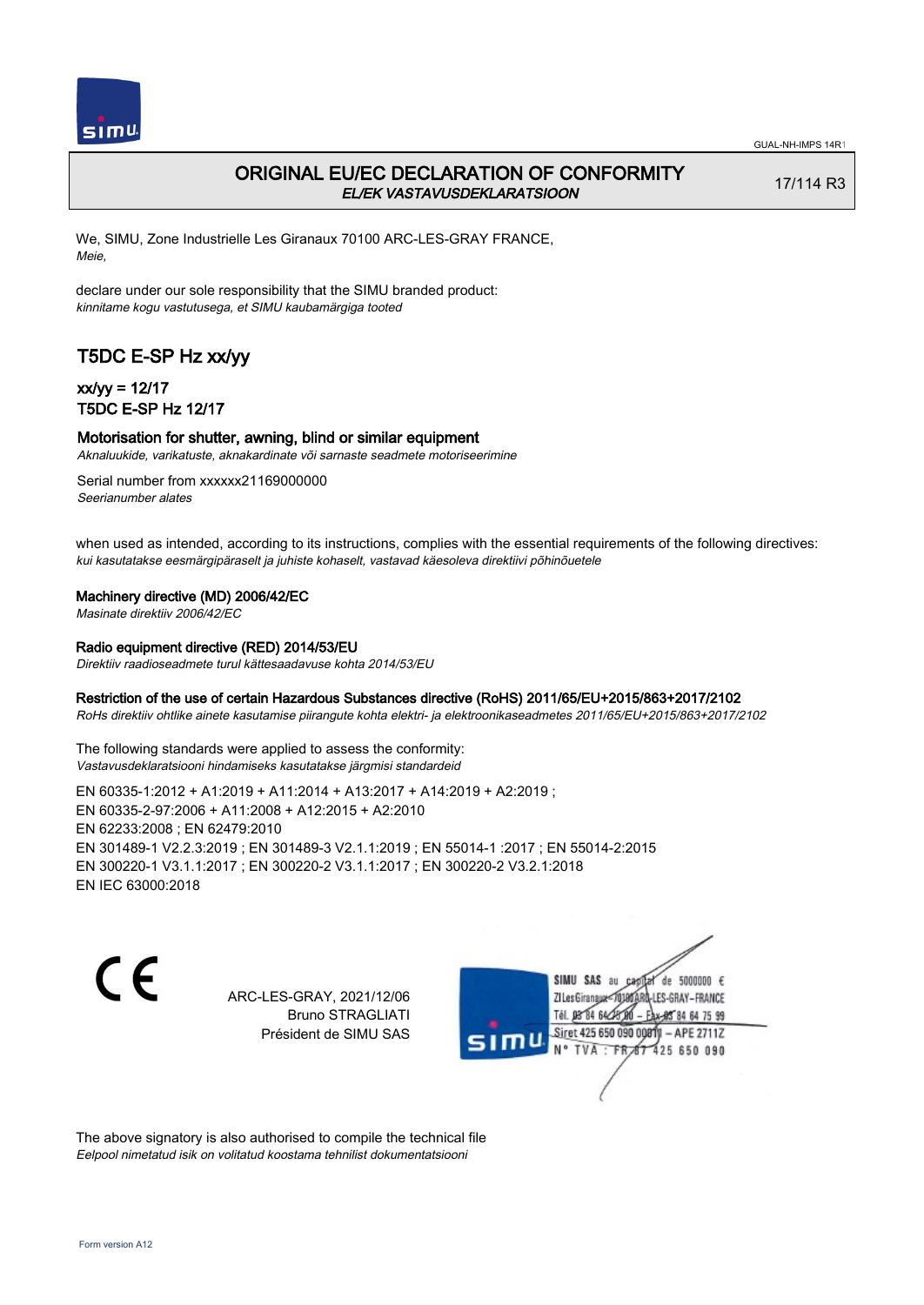

## ORIGINAL EU/EC DECLARATION OF CONFORMITY ALKUPERÄISET EU/EY-VAATIMUSTENMUKAISUUSVAKUUTUS

17/114 R3

We, SIMU, Zone Industrielle Les Giranaux 70100 ARC-LES-GRAY FRANCE, Me,

declare under our sole responsibility that the SIMU branded product: vakuutamme omalla vastuullamme, että SIMU merkkituote

# T5DC E-SP Hz xx/yy

## xx/yy = 12/17 T5DC E-SP Hz 12/17

### Motorisation for shutter, awning, blind or similar equipment

Sälerullainten, markiisien, kaihtimien tai vastaavien motorisointi

Serial number from xxxxxx21169000000 sarianumerot

when used as intended, according to its instructions, complies with the essential requirements of the following directives: kun käytettynä oikein ja sen ohjeiden mukaan, noudattaa seuraavien direktiivien olennaisia vaatimuksia

### Machinery directive (MD) 2006/42/EC

Konedirektiivin 2006/42/EC

### Radio equipment directive (RED) 2014/53/EU

Radiolaitteiden direktiivin 2014/53/EU

### Restriction of the use of certain Hazardous Substances directive (RoHS) 2011/65/EU+2015/863+2017/2102

RoHS direktiivin 2011/65/EU+2015/863+2017/2102

The following standards were applied to assess the conformity: Seuraavia viitestandardeja sovellettiin vaatimustenmukaisuusvakuutusta arvioitaessa

EN 60335‑1:2012 + A1:2019 + A11:2014 + A13:2017 + A14:2019 + A2:2019 ; EN 60335‑2‑97:2006 + A11:2008 + A12:2015 + A2:2010 EN 62233:2008 ; EN 62479:2010 EN 301489‑1 V2.2.3:2019 ; EN 301489‑3 V2.1.1:2019 ; EN 55014‑1 :2017 ; EN 55014‑2:2015 EN 300220‑1 V3.1.1:2017 ; EN 300220‑2 V3.1.1:2017 ; EN 300220‑2 V3.2.1:2018 EN IEC 63000:2018

CE

ARC-LES-GRAY, 2021/12/06 Bruno STRAGLIATI Président de SIMU SAS

SIMU SAS au de 5000000  $\epsilon$ ZI Les Giranaux< LES-GRAY-FRANCE Tél. 08 84 64 2 64 75 99 Siret 425 650 090 00811  $-$  APF 27117 125 650 090

The above signatory is also authorised to compile the technical file Yllä allekirjoittaja on myös valtuutettu kokoamaan teknisten tiedostojen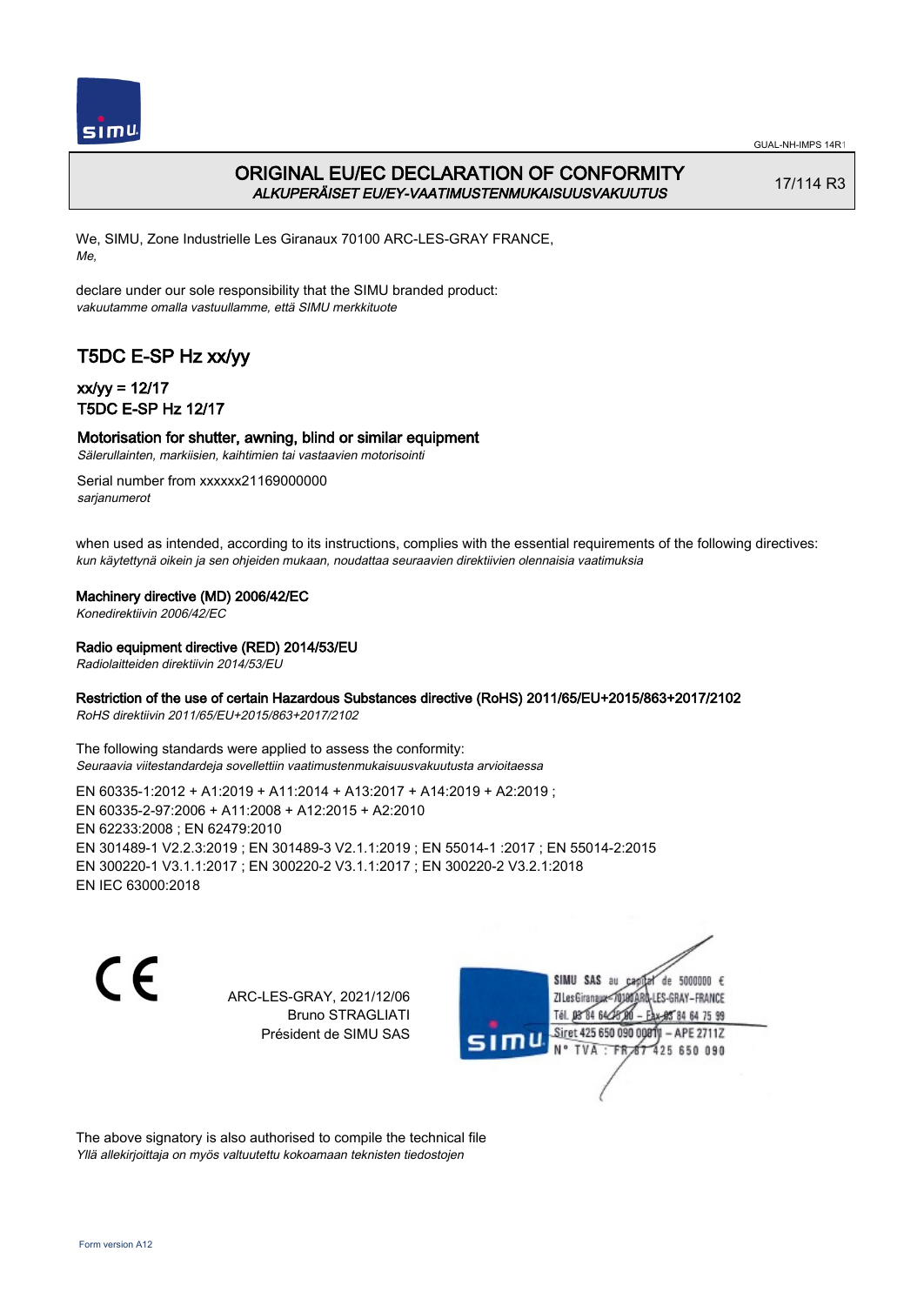

## ORIGINAL EU/EC DECLARATION OF CONFORMITY ΠΡΩΤΟΤΥΠΟ ΔΗΛΩΣΗ ΣΥΜΜΟΡΦΩΣΗΣ ΕΕ/EK

17/114 R3

We, SIMU, Zone Industrielle Les Giranaux 70100 ARC-LES-GRAY FRANCE, εμείς,

declare under our sole responsibility that the SIMU branded product: Δηλώνουμε αναλαμβάνοντας την αποκλειστική ευθύνη ότι το επώνυμο προϊόν SIMU

# T5DC E-SP Hz xx/yy

## xx/yy = 12/17 T5DC E-SP Hz 12/17

### Motorisation for shutter, awning, blind or similar equipment

Μηχανοκίνηση για ρολα,τέντες,στόρια ή παρόμοιο εξοπλισμό

Serial number from xxxxxx21169000000 σειριακό αριθμό από

when used as intended, according to its instructions, complies with the essential requirements of the following directives: όταν χρησιμοποιείται όπως έχει προβλεφθεί, σύμφωνα με τις οδηγίες του, συμφωνεί με τις βασικές απαιτήσεις των ακόλουθων οδηγιών

#### Machinery directive (MD) 2006/42/EC

Οδηγία περι μηχανικού εξοπλισμού 2006/42/EC

Radio equipment directive (RED) 2014/53/EU

Οδηγία ραδιοεξοπλισμού 2014/53/EU

### Restriction of the use of certain Hazardous Substances directive (RoHS) 2011/65/EU+2015/863+2017/2102

Οδηγίας RoHS 2011/65/EU+2015/863+2017/2102

The following standards were applied to assess the conformity: Τα πρότυπα αναφοράς που ακολουθούν εφαρμόστηκαν με σκοπό την αξιολόγηση της συμμόρφωσης

EN 60335‑1:2012 + A1:2019 + A11:2014 + A13:2017 + A14:2019 + A2:2019 ; EN 60335‑2‑97:2006 + A11:2008 + A12:2015 + A2:2010 EN 62233:2008 ; EN 62479:2010 EN 301489‑1 V2.2.3:2019 ; EN 301489‑3 V2.1.1:2019 ; EN 55014‑1 :2017 ; EN 55014‑2:2015 EN 300220‑1 V3.1.1:2017 ; EN 300220‑2 V3.1.1:2017 ; EN 300220‑2 V3.2.1:2018 EN IEC 63000:2018

C F

ARC-LES-GRAY, 2021/12/06 Bruno STRAGLIATI Président de SIMU SAS

de 5000000  $\epsilon$ SIMU SAS au ZI Les Giranaux-70180 LES-GRAY-FRANCE Tél. 08 84 64 28 8 64 75 99 Siret 425 650 090 0081  $-$  APE 2711Z 125 650 090

The above signatory is also authorised to compile the technical file

Το πρόσωπο που αναφέρεται παραπάνω είναι επίσης εξουσιοδοτημένο να καταρτίσει τον τεχνικό φάκελο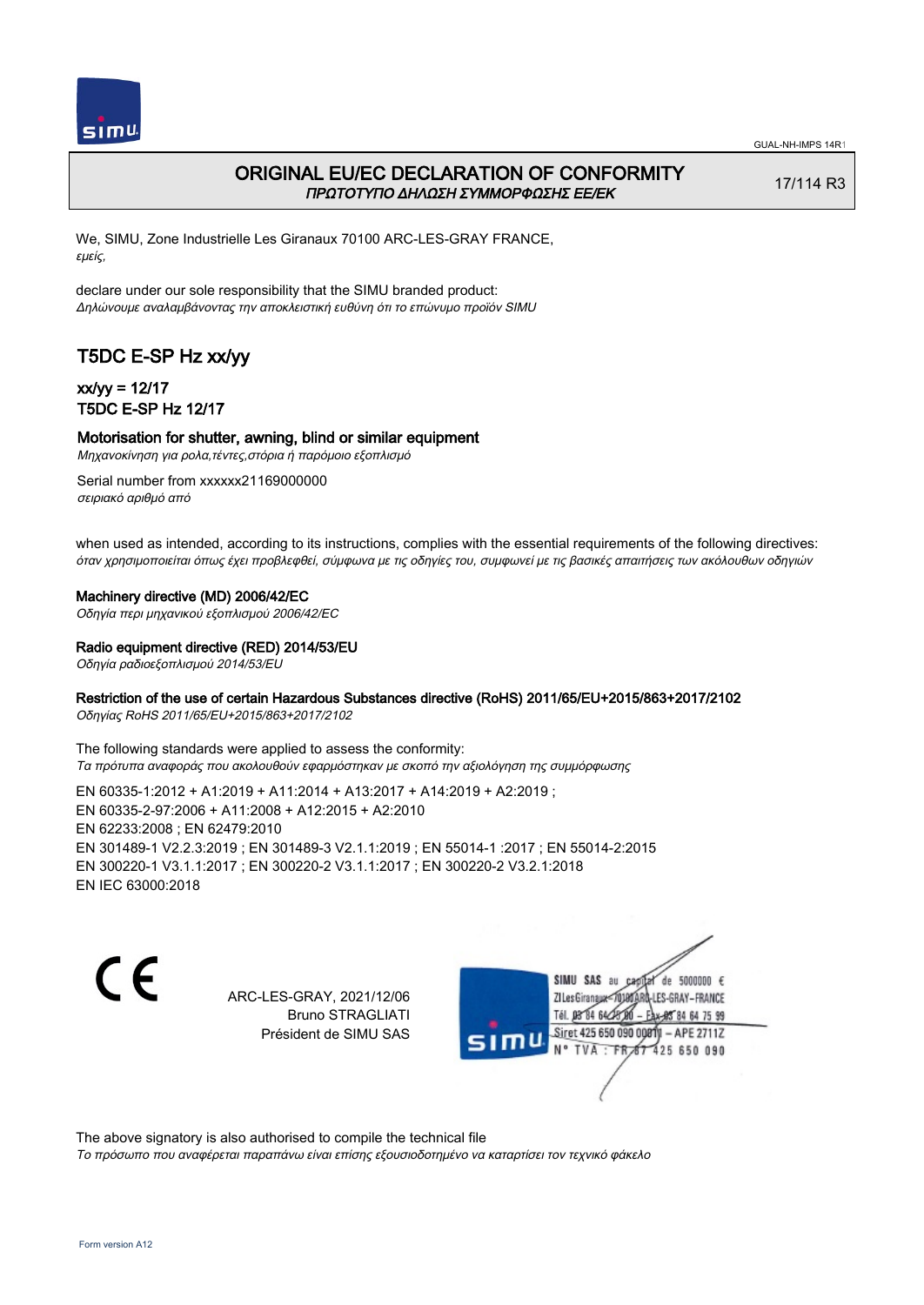

## ORIGINAL EU/EC DECLARATION OF CONFORMITY ORGINALNA EU/EC DEKLARACIJA O USKLAĐENOSTI

17/114 R3

We, SIMU, Zone Industrielle Les Giranaux 70100 ARC-LES-GRAY FRANCE, Mi,

declare under our sole responsibility that the SIMU branded product: izjavljujemo pod punom odgovornošču da je proizvod marke SIMU

# T5DC E-SP Hz xx/yy

## xx/yy = 12/17 T5DC E-SP Hz 12/17

### Motorisation for shutter, awning, blind or similar equipment

Motorizacija za rolete,tende,sjenila ili slične opreme

Serial number from xxxxxx21169000000 Serijski broj iz

when used as intended, according to its instructions, complies with the essential requirements of the following directives: ako se upotrebljava prema namjeni, prema važećim uputama, usklađen sa prijeko potrebnim zahtijevima slijedećih direktiva

Machinery directive (MD) 2006/42/EC

Direktiva o strojevima 2006/42/EC

Radio equipment directive (RED) 2014/53/EU

Direktiva za radijsku opremu 2014/53/EU

### Restriction of the use of certain Hazardous Substances directive (RoHS) 2011/65/EU+2015/863+2017/2102

Direktiva RoHS 2011/65/EU+2015/863+2017/2102

The following standards were applied to assess the conformity: Slijedeće reference standarda se primjenjuju da se odredi usklađenost

EN 60335‑1:2012 + A1:2019 + A11:2014 + A13:2017 + A14:2019 + A2:2019 ; EN 60335‑2‑97:2006 + A11:2008 + A12:2015 + A2:2010 EN 62233:2008 ; EN 62479:2010 EN 301489‑1 V2.2.3:2019 ; EN 301489‑3 V2.1.1:2019 ; EN 55014‑1 :2017 ; EN 55014‑2:2015 EN 300220‑1 V3.1.1:2017 ; EN 300220‑2 V3.1.1:2017 ; EN 300220‑2 V3.2.1:2018 EN IEC 63000:2018

C F

ARC-LES-GRAY, 2021/12/06 Bruno STRAGLIATI Président de SIMU SAS

de 5000000  $\epsilon$ SIMU SAS au ZI Les Giranaux</r01 LES-GRAY-FRANCE Tél. 08 R4 64 2 64 75 99 Siret 425 650 090 0081  $-$  APF 27117 125 650 090  $\overline{F}$ <sub>FR</sub>

The above signatory is also authorised to compile the technical file Gore navedeni potpisnik također je ovlašten za sastavljanje tehničkog dokumenta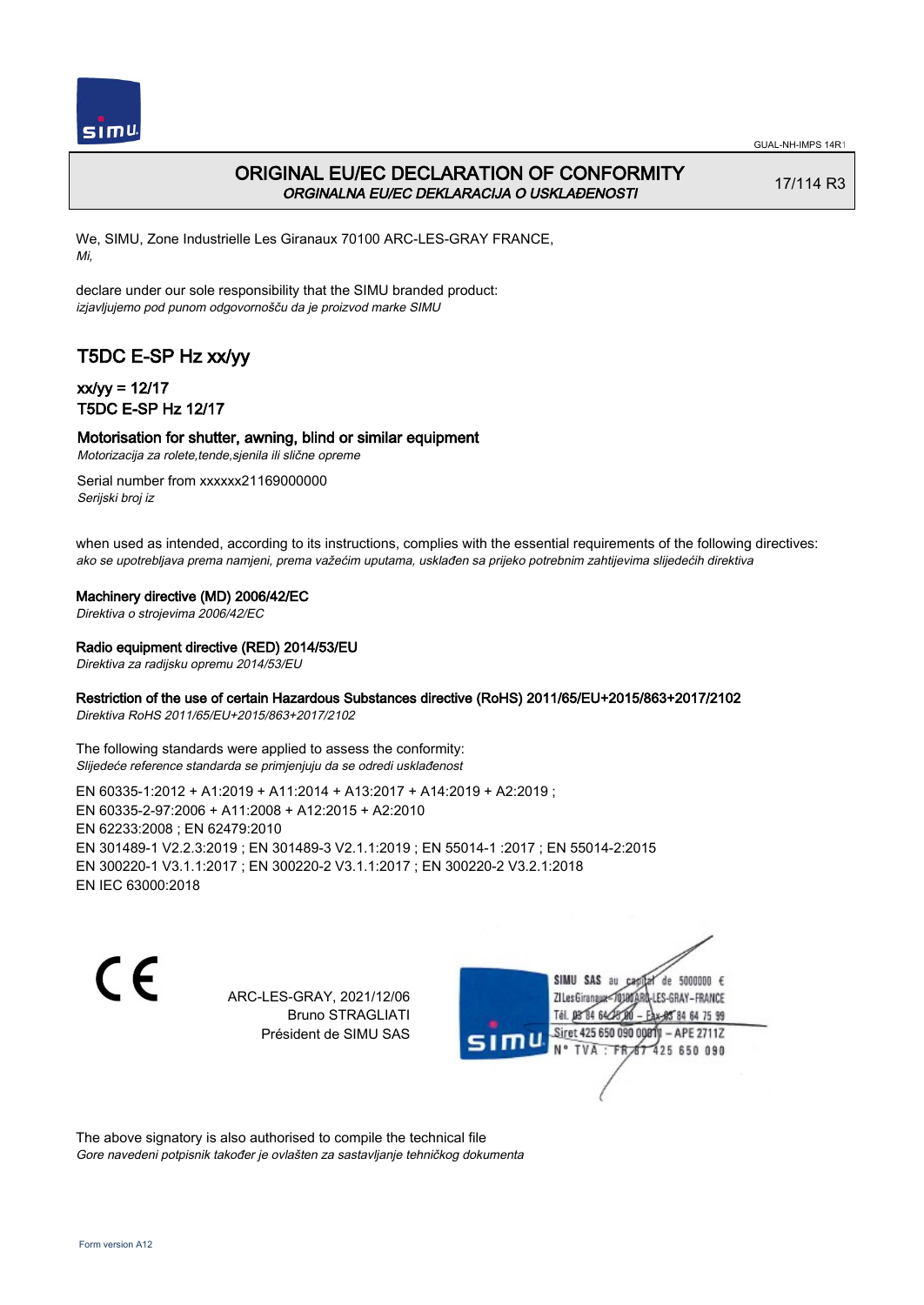

### ORIGINAL EU/EC DECLARATION OF CONFORMITY Eredeti EU/CE Megfelelőségi Nyilatkozat

17/114 R3

We, SIMU, Zone Industrielle Les Giranaux 70100 ARC-LES-GRAY FRANCE, Alulírott,

declare under our sole responsibility that the SIMU branded product: felelősségünk teljes tudatában kijelentjük, hogy a szóban forgó SIMU termék

# T5DC E-SP Hz xx/yy

## xx/yy = 12/17 T5DC E-SP Hz 12/17

#### Motorisation for shutter, awning, blind or similar equipment Redőny, napellenző vagy hasonlószerkezetek motorizálása

Serial number from xxxxxx21169000000

Sorozatszámtól

when used as intended, according to its instructions, complies with the essential requirements of the following directives: megfelel, az alábbi irányelvekben megfogalmazott alapvető követelményeknek

### Machinery directive (MD) 2006/42/EC

Gépekre vonatkozó irányelv 2006/42/EC

### Radio equipment directive (RED) 2014/53/EU

A rádióberendezésekről szóló irányelv 2014/53/EU

### Restriction of the use of certain Hazardous Substances directive (RoHS) 2011/65/EU+2015/863+2017/2102

RoHS irányelv 2011/65/EU+2015/863+2017/2102

The following standards were applied to assess the conformity: A megfelelőség biztosításának érdekében az alábbi szabványok kerültek alkalmazásra

EN 60335‑1:2012 + A1:2019 + A11:2014 + A13:2017 + A14:2019 + A2:2019 ; EN 60335‑2‑97:2006 + A11:2008 + A12:2015 + A2:2010 EN 62233:2008 ; EN 62479:2010 EN 301489‑1 V2.2.3:2019 ; EN 301489‑3 V2.1.1:2019 ; EN 55014‑1 :2017 ; EN 55014‑2:2015 EN 300220‑1 V3.1.1:2017 ; EN 300220‑2 V3.1.1:2017 ; EN 300220‑2 V3.2.1:2018 EN IEC 63000:2018

C F

ARC-LES-GRAY, 2021/12/06 Bruno STRAGLIATI Président de SIMU SAS

de 5000000  $\epsilon$ SIMU SAS au ZI Les Giranaux</01 LES-GRAY-FRANCE Tél. 08 R4 64 2 64 75 99 Siret 425 650 090 00811  $-$  APF 27117 125 650 090

The above signatory is also authorised to compile the technical file A fent említett aláíró is jogosult a műszaki dokumentáció összeállítására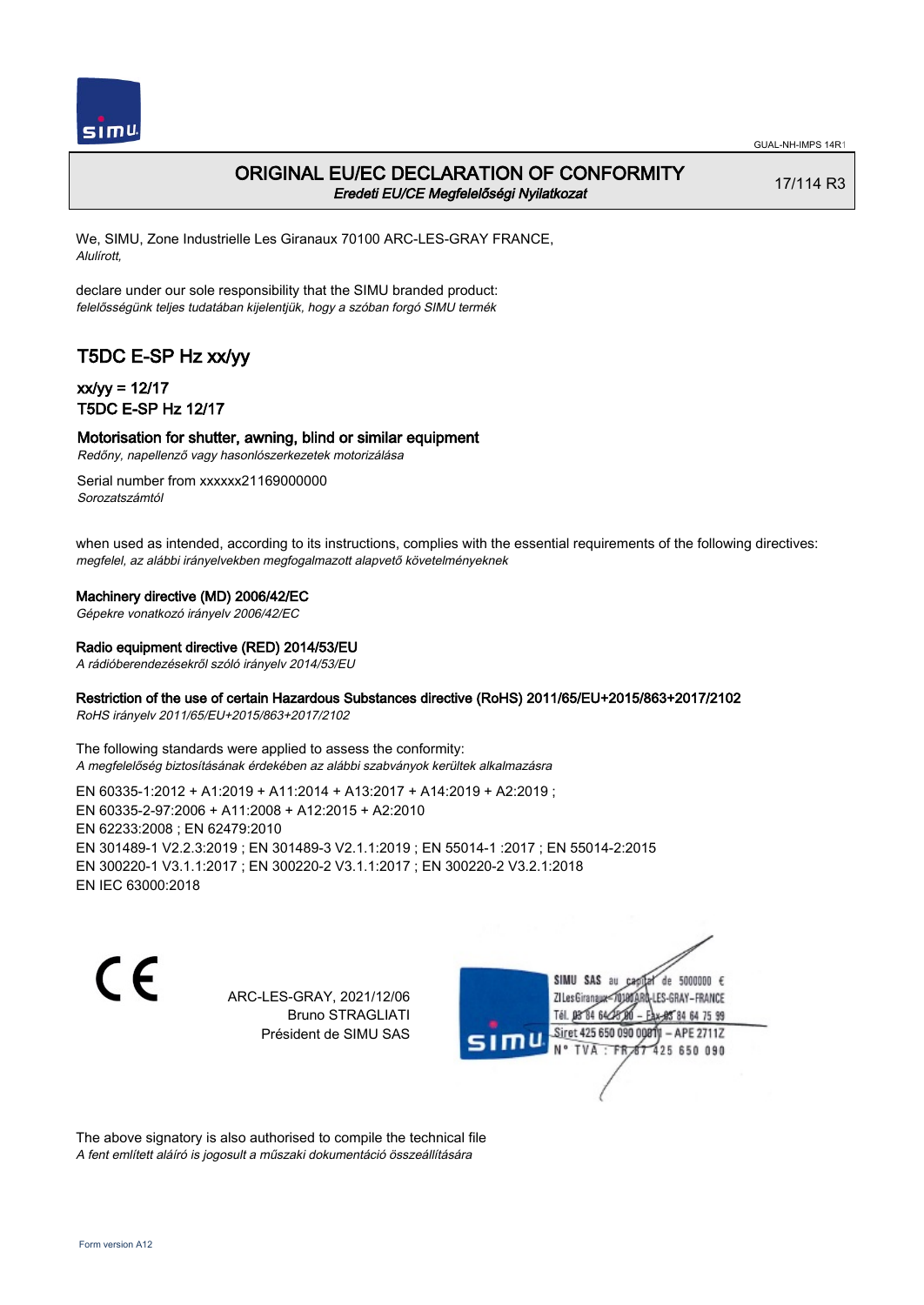

## ORIGINAL EU/EC DECLARATION OF CONFORMITY ORIGINALI ES/EB ATITIKTIES DEKLARACIJA

17/114 R3

We, SIMU, Zone Industrielle Les Giranaux 70100 ARC-LES-GRAY FRANCE, Mes,

declare under our sole responsibility that the SIMU branded product: atsakingai deklaruojame, kad SIMU kompanijos produktas

# T5DC E-SP Hz xx/yy

## xx/yy = 12/17 T5DC E-SP Hz 12/17

### Motorisation for shutter, awning, blind or similar equipment

Apsauginių žaliuzių, markizių, ritininių užuolaidų ir panašių gaminių automatizavimas

Serial number from xxxxxx21169000000 Serijos numeris nuo

when used as intended, according to its instructions, complies with the essential requirements of the following directives: naudojamas pagal paskirtį, pagal gamintojo instrukcijas, atitinka esminius šių Direktyvų reikalavimus

Machinery directive (MD) 2006/42/EC

Mašinų direktyva 2006/42/EC

### Radio equipment directive (RED) 2014/53/EU

Radijo ryšio įrenginių direktyva 2014/53/EU

### Restriction of the use of certain Hazardous Substances directive (RoHS) 2011/65/EU+2015/863+2017/2102

PMNA (RoHS) direktyva 2011/65/EU+2015/863+2017/2102

The following standards were applied to assess the conformity: Įverinti deklaruojamą atitiktį buvo taikomi toliau nurodyti standartai

EN 60335‑1:2012 + A1:2019 + A11:2014 + A13:2017 + A14:2019 + A2:2019 ; EN 60335‑2‑97:2006 + A11:2008 + A12:2015 + A2:2010 EN 62233:2008 ; EN 62479:2010 EN 301489‑1 V2.2.3:2019 ; EN 301489‑3 V2.1.1:2019 ; EN 55014‑1 :2017 ; EN 55014‑2:2015 EN 300220‑1 V3.1.1:2017 ; EN 300220‑2 V3.1.1:2017 ; EN 300220‑2 V3.2.1:2018 EN IEC 63000:2018

C F

ARC-LES-GRAY, 2021/12/06 Bruno STRAGLIATI Président de SIMU SAS

SIMU SAS au de 5000000  $\epsilon$ ZI Les Giranaux-70180 LES-GRAY-FRANCE Tél. 08 84 64 28 64 75 99 Siret 425 650 090 0081  $-$  APF 27117 **TVA FR** 125 650 090

The above signatory is also authorised to compile the technical file Asmuo, pasirašęs šią deklaraciją, taip pat turi įgaliojimą sudaryti techninę bylą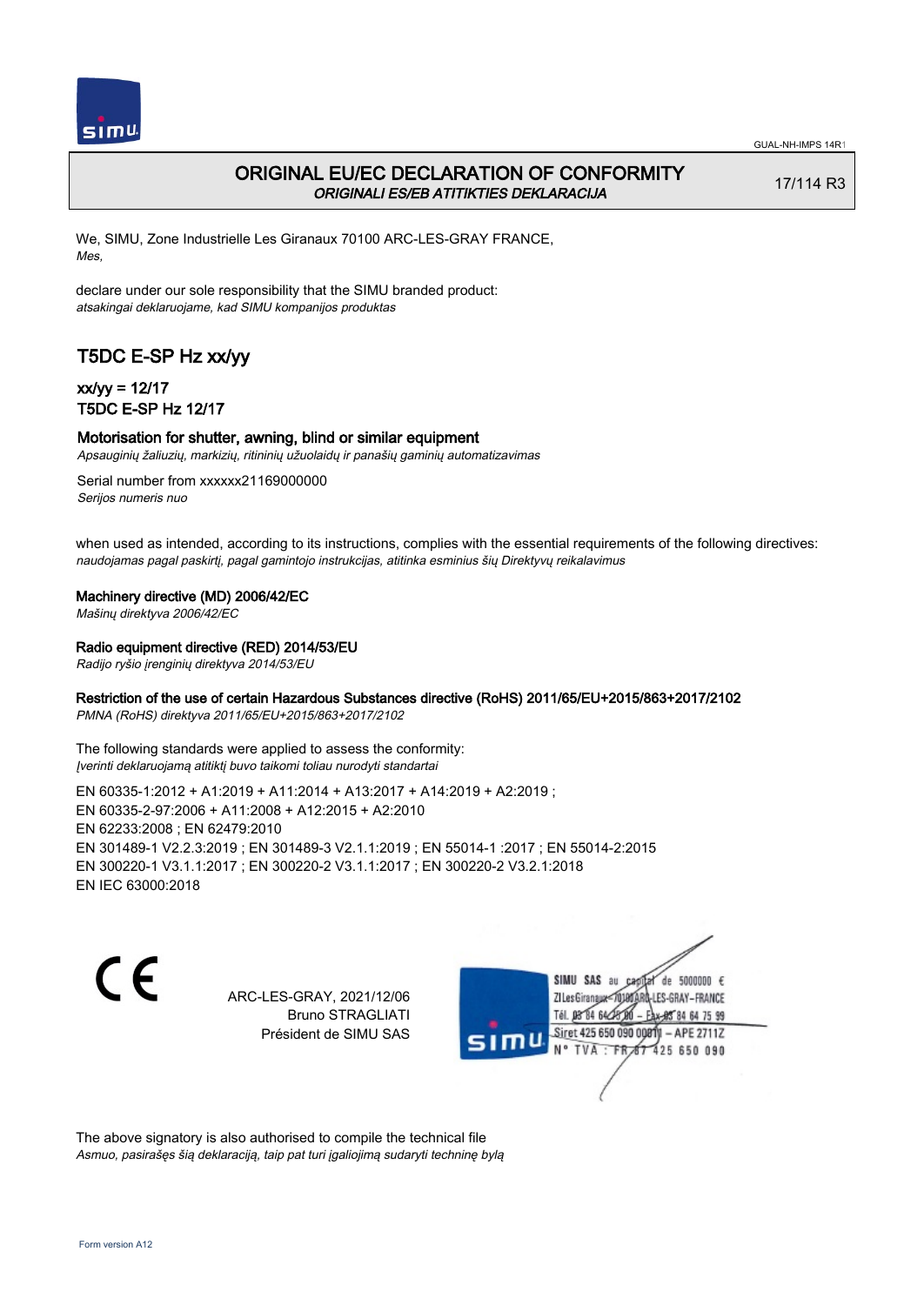

## ORIGINAL EU/EC DECLARATION OF CONFORMITY ES/EK ATBILSTĪBAS DEKLARĀCIJA

17/114 R3

We, SIMU, Zone Industrielle Les Giranaux 70100 ARC-LES-GRAY FRANCE, Mēs,

declare under our sole responsibility that the SIMU branded product: ar pilnu atbildību, apliecinām, ka SIMU zīmola produkti,

# T5DC E-SP Hz xx/yy

## xx/yy = 12/17 T5DC E-SP Hz 12/17

### Motorisation for shutter, awning, blind or similar equipment

Aizsargžalūziju, žalūziju, markīžu, aizkaru un līdzīgu gala produktu motorizēšana

Serial number from xxxxxx21169000000 sērijas numurs no

when used as intended, according to its instructions, complies with the essential requirements of the following directives: ja tie tiek lietoti saskaņā ar norādījumiem, atbilst šo direktīvu pamatprasībām

#### Machinery directive (MD) 2006/42/EC

Mašīnu Direktīva 2006/42/EC

#### Radio equipment directive (RED) 2014/53/EU

Direktīva par radioiekārtu pieejamību tirgū 2014/53/EU

### Restriction of the use of certain Hazardous Substances directive (RoHS) 2011/65/EU+2015/863+2017/2102

RoHs Direktīva par dažādu bīstamu vielu izmantošanas ierobežošanu elektriskās un elektroniskās iekārtās 2011/65/EU+2015/863+2017/2102

The following standards were applied to assess the conformity: Atbilstības deklarācijas novērtēšanai tiek pielietoti sekojoši standarti

EN 60335‑1:2012 + A1:2019 + A11:2014 + A13:2017 + A14:2019 + A2:2019 ; EN 60335‑2‑97:2006 + A11:2008 + A12:2015 + A2:2010 EN 62233:2008 ; EN 62479:2010 EN 301489‑1 V2.2.3:2019 ; EN 301489‑3 V2.1.1:2019 ; EN 55014‑1 :2017 ; EN 55014‑2:2015 EN 300220‑1 V3.1.1:2017 ; EN 300220‑2 V3.1.1:2017 ; EN 300220‑2 V3.2.1:2018 EN IEC 63000:2018

 $\epsilon$ 

ARC-LES-GRAY, 2021/12/06 Bruno STRAGLIATI Président de SIMU SAS



The above signatory is also authorised to compile the technical file Iepriekš minētā persona ir pilnvarota sastādīt tehnisko dokumentāciju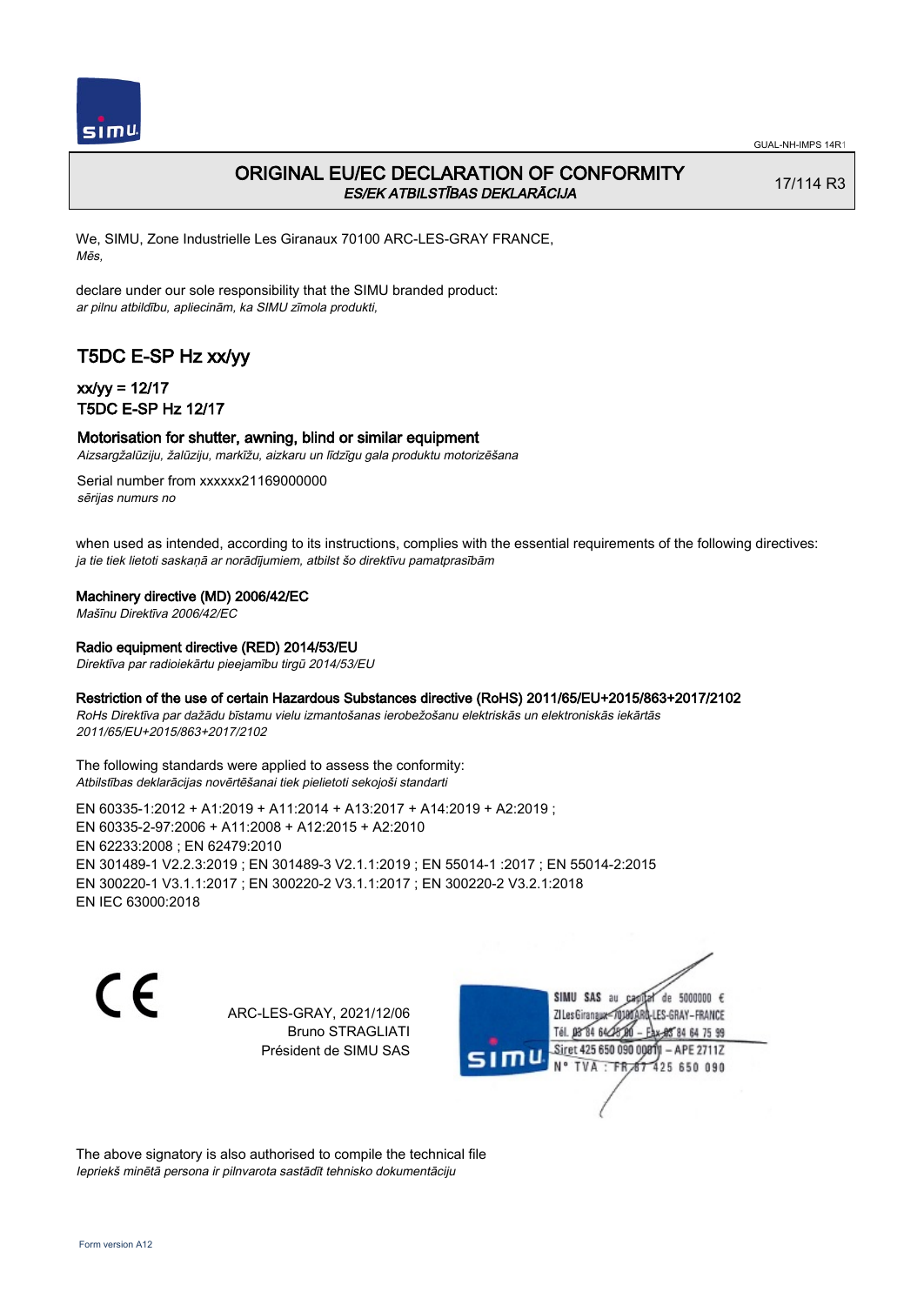

## ORIGINAL EU/EC DECLARATION OF CONFORMITY OORSPRONKELIJKE EU/EG-CONFORMITEITSVERKLARING

17/114 R3

We, SIMU, Zone Industrielle Les Giranaux 70100 ARC-LES-GRAY FRANCE, Wij,

declare under our sole responsibility that the SIMU branded product: verklaren op eigen verantwoordelijkheid dat het produkt van het SIMU

# T5DC E-SP Hz xx/yy

## xx/yy = 12/17 T5DC E-SP Hz 12/17

### Motorisation for shutter, awning, blind or similar equipment

Motorisatie voor rolluiken, zonwering, screens of gelijkaardige toepassingen

Serial number from xxxxxx21169000000 Serienummer van

when used as intended, according to its instructions, complies with the essential requirements of the following directives: wanneer gebruikt voor de juiste toepassing voldoet aan de essentiële eisen van de volgende richtlijnen

### Machinery directive (MD) 2006/42/EC

Machinerichtlijn 2006/42/EC

#### Radio equipment directive (RED) 2014/53/EU

Richtlijn radioapparatuur 2014/53/EU

### Restriction of the use of certain Hazardous Substances directive (RoHS) 2011/65/EU+2015/863+2017/2102

RoHS Richtlijn 2011/65/EU+2015/863+2017/2102

The following standards were applied to assess the conformity: De volgende referentiestandaarden worden toegepast om de overeenstemming te evalueren

EN 60335‑1:2012 + A1:2019 + A11:2014 + A13:2017 + A14:2019 + A2:2019 ; EN 60335‑2‑97:2006 + A11:2008 + A12:2015 + A2:2010 EN 62233:2008 ; EN 62479:2010 EN 301489‑1 V2.2.3:2019 ; EN 301489‑3 V2.1.1:2019 ; EN 55014‑1 :2017 ; EN 55014‑2:2015 EN 300220‑1 V3.1.1:2017 ; EN 300220‑2 V3.1.1:2017 ; EN 300220‑2 V3.2.1:2018 EN IEC 63000:2018

C F

ARC-LES-GRAY, 2021/12/06 Bruno STRAGLIATI Président de SIMU SAS

de 5000000  $\epsilon$ SIMU SAS au ZI Les Giranaux</D LES-GRAY-FRANCE Tél. 08 R4 64 2 64 75 99 Siret 425 650 090 00811  $-$  APF 27117 125 650 090

The above signatory is also authorised to compile the technical file De bovengenoemde persoon is ook bevoegd om het technisch dossier samen te stellen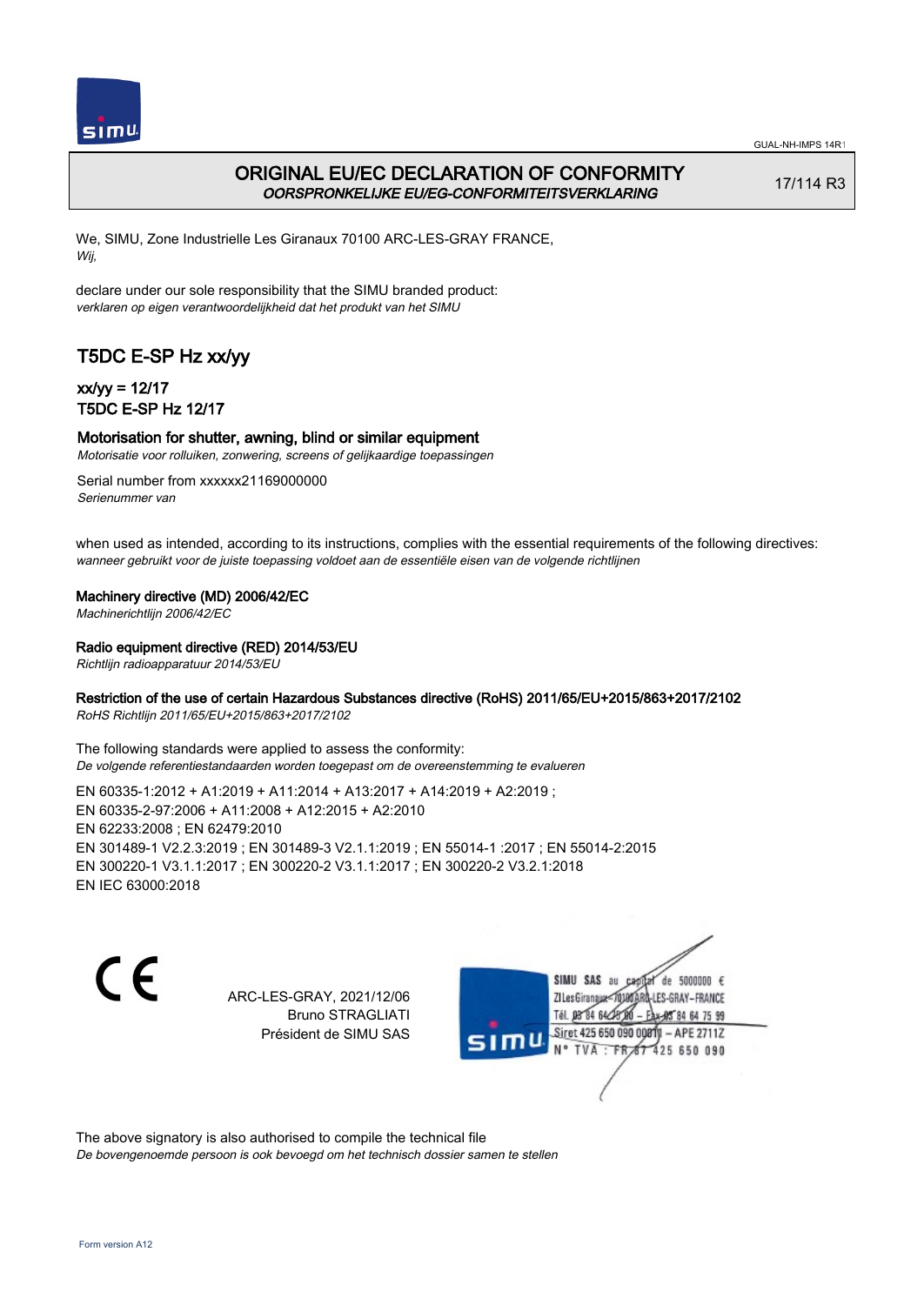

## ORIGINAL EU/EC DECLARATION OF CONFORMITY ORIGINAL EU / CE - ERKLÆRING

17/114 R3

We, SIMU, Zone Industrielle Les Giranaux 70100 ARC-LES-GRAY FRANCE, Vi,

declare under our sole responsibility that the SIMU branded product: erklærer under vårt eneansvar at SIMU merket produkt

# T5DC E-SP Hz xx/yy

## xx/yy = 12/17 T5DC E-SP Hz 12/17

### Motorisation for shutter, awning, blind or similar equipment

Motorisering for marksier, screens, persienner eller lignende utstyr

Serial number from xxxxxx21169000000 Serienummer fra

when used as intended, according to its instructions, complies with the essential requirements of the following directives: når de brukes som forutsatt, i henhold til sin instruks, i samsvar med de grunnlegende kravene i følgende direktiver

Machinery directive (MD) 2006/42/EC

Maskindirektivet 2006/42/EC

Radio equipment directive (RED) 2014/53/EU

Radioutstyr direktivet 2014/53/EU

### Restriction of the use of certain Hazardous Substances directive (RoHS) 2011/65/EU+2015/863+2017/2102

RoHS-direktivet 2011/65/EU+2015/863+2017/2102

The following standards were applied to assess the conformity: Følgende referansestandarder ble brukt for å vurdere samsvar

EN 60335‑1:2012 + A1:2019 + A11:2014 + A13:2017 + A14:2019 + A2:2019 ; EN 60335‑2‑97:2006 + A11:2008 + A12:2015 + A2:2010 EN 62233:2008 ; EN 62479:2010 EN 301489‑1 V2.2.3:2019 ; EN 301489‑3 V2.1.1:2019 ; EN 55014‑1 :2017 ; EN 55014‑2:2015 EN 300220‑1 V3.1.1:2017 ; EN 300220‑2 V3.1.1:2017 ; EN 300220‑2 V3.2.1:2018 EN IEC 63000:2018

CE

ARC-LES-GRAY, 2021/12/06 Bruno STRAGLIATI Président de SIMU SAS

SIMU SAS au de 5000000  $\epsilon$ ZI Les Giranaux< LES-GRAY-FRANCE Tél. 08 84 64 2 64 75 99 Siret 425 650 090 0081  $-$  APF 27117 125 650 090  $\overline{F}$ <sub>FR</sub>

The above signatory is also authorised to compile the technical file Ovennevnte underskrevet fullmakt til å utarbeide den tekniske dokumentasjonen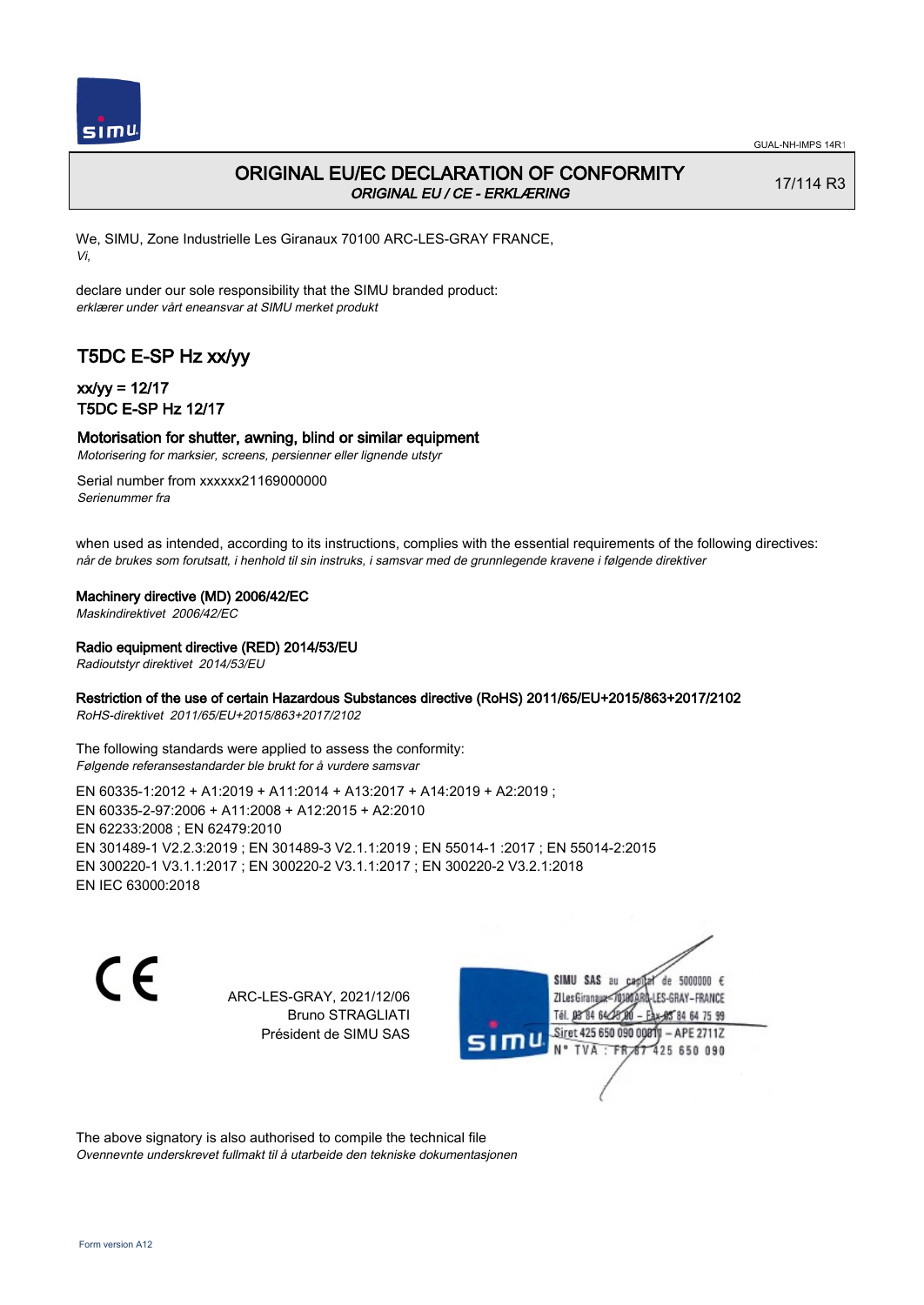

## ORIGINAL EU/EC DECLARATION OF CONFORMITY ORYGINALNA DEKLARACJA ZGODNOŚCI UE/WE

17/114 R3

We, SIMU, Zone Industrielle Les Giranaux 70100 ARC-LES-GRAY FRANCE, My,

declare under our sole responsibility that the SIMU branded product: deklarujemy z pełną odpowiedzialnością, że produkt oznaczony marką SIMU

# T5DC E-SP Hz xx/yy

## xx/yy = 12/17 T5DC E-SP Hz 12/17

#### Motorisation for shutter, awning, blind or similar equipment

Wyposażenie w napęd rolety, markizy, osłony przeciwsłonecznej lub podobnego urządzenia

Serial number from xxxxxx21169000000 z numerem seryjnym od

when used as intended, according to its instructions, complies with the essential requirements of the following directives: gdy jest używany zgodnie z przeznaczeniem i instrukcjami, spełnia podstawowe wymagania następujących Dyrektyw

Machinery directive (MD) 2006/42/EC

Dyrektywa maszynowa 2006/42/EC

#### Radio equipment directive (RED) 2014/53/EU

Dyrektywa o urządzeniach radiowych 2014/53/EU

### Restriction of the use of certain Hazardous Substances directive (RoHS) 2011/65/EU+2015/863+2017/2102

Dyrektywa RoHS 2011/65/EU+2015/863+2017/2102

The following standards were applied to assess the conformity: Do oceny zgodności zostały zastosowane następujące normy

EN 60335‑1:2012 + A1:2019 + A11:2014 + A13:2017 + A14:2019 + A2:2019 ; EN 60335‑2‑97:2006 + A11:2008 + A12:2015 + A2:2010 EN 62233:2008 ; EN 62479:2010 EN 301489‑1 V2.2.3:2019 ; EN 301489‑3 V2.1.1:2019 ; EN 55014‑1 :2017 ; EN 55014‑2:2015 EN 300220‑1 V3.1.1:2017 ; EN 300220‑2 V3.1.1:2017 ; EN 300220‑2 V3.2.1:2018 EN IEC 63000:2018

C F

ARC-LES-GRAY, 2021/12/06 Bruno STRAGLIATI Président de SIMU SAS

de 5000000  $\epsilon$ SIMU SAS au ZI Les Giranaux-70180 LES-GRAY-FRANCE Tél. 08 R4 64 24 64 75 99 Siret 425 650 090 00811  $-$  APF 27117 125 650 090

The above signatory is also authorised to compile the technical file Osoba wskazana powyżej jest również upoważniony do przygotowania dokumentacji technicznej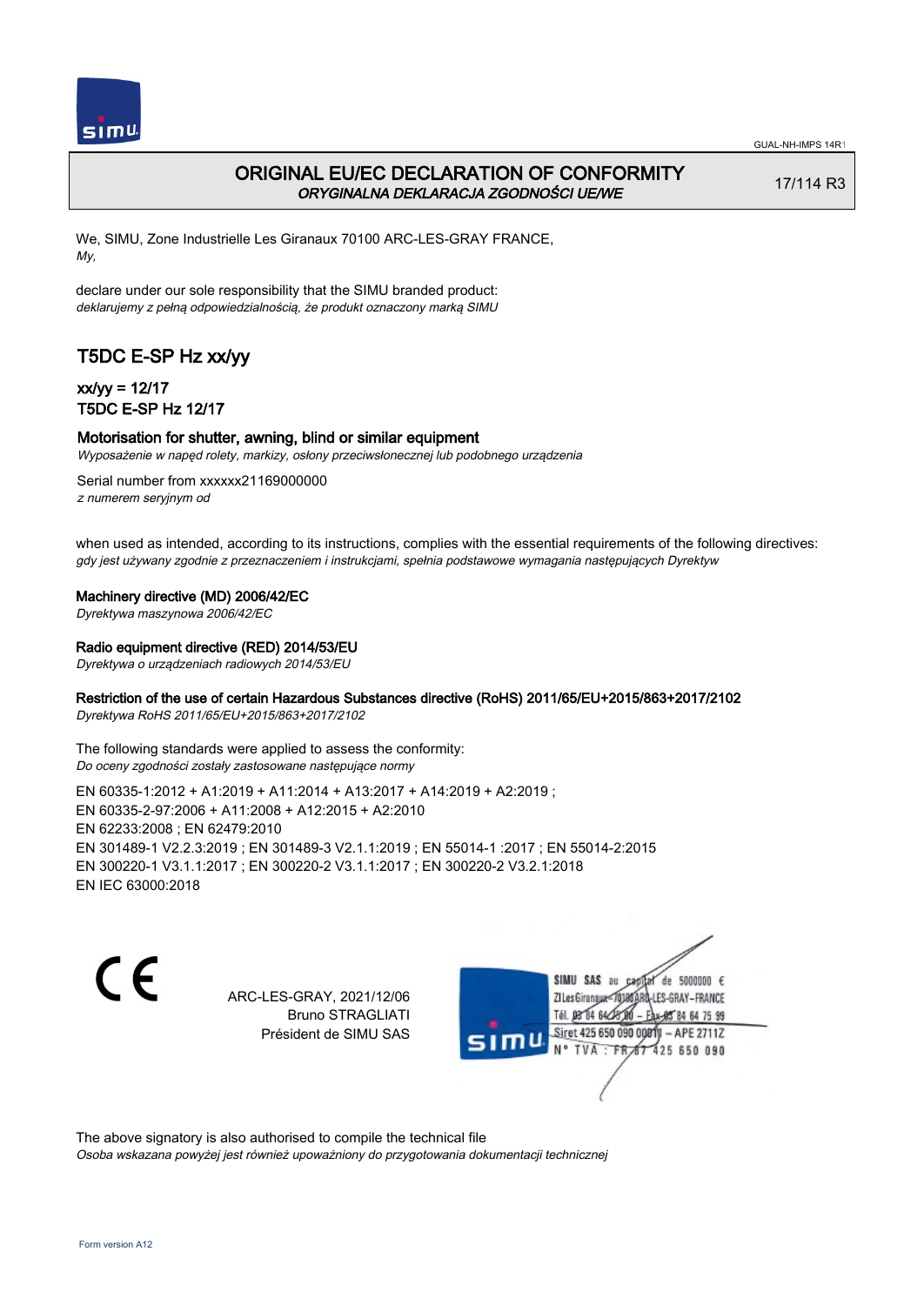

## ORIGINAL EU/EC DECLARATION OF CONFORMITY DECLARAÇÃO UE/CE DE CONFORMIDADE ORIGINAL

17/114 R3

We, SIMU, Zone Industrielle Les Giranaux 70100 ARC-LES-GRAY FRANCE, Nós,

declare under our sole responsibility that the SIMU branded product: declaramos sob nossa única responsabilidade que o dispositivo marca SIMU

# T5DC E-SP Hz xx/yy

## xx/yy = 12/17 T5DC E-SP Hz 12/17

#### Motorisation for shutter, awning, blind or similar equipment

Motorização para toldo, persiana, estore, cortina ou equipamento parecido

Serial number from xxxxxx21169000000 Número de série desde

when used as intended, according to its instructions, complies with the essential requirements of the following directives: Quando utilizado de acordo com sua a aplicação, segundo as suas instruções, cumpre os requisitos essenciais das seguintes diretivas

Machinery directive (MD) 2006/42/EC

Diretiva Máquinas 2006/42/EC

### Radio equipment directive (RED) 2014/53/EU

Diretiva equipamentos de rádio 2014/53/EU

### Restriction of the use of certain Hazardous Substances directive (RoHS) 2011/65/EU+2015/863+2017/2102

Diretiva RoHS 2011/65/EU+2015/863+2017/2102

The following standards were applied to assess the conformity: As normas de referência apresentadas em seguida foram aplicadas para avaliar a conformidade

EN 60335‑1:2012 + A1:2019 + A11:2014 + A13:2017 + A14:2019 + A2:2019 ; EN 60335‑2‑97:2006 + A11:2008 + A12:2015 + A2:2010 EN 62233:2008 ; EN 62479:2010 EN 301489‑1 V2.2.3:2019 ; EN 301489‑3 V2.1.1:2019 ; EN 55014‑1 :2017 ; EN 55014‑2:2015 EN 300220‑1 V3.1.1:2017 ; EN 300220‑2 V3.1.1:2017 ; EN 300220‑2 V3.2.1:2018 EN IEC 63000:2018

C F

ARC-LES-GRAY, 2021/12/06 Bruno STRAGLIATI Président de SIMU SAS

de 5000000  $\epsilon$ SIMU SAS au ZI Les Giranaux< ES-GRAY-FRANCE Tél. 08 84 64 2 64 75 99 Siret 425 650 090 00811  $-$  APF 27117 125 650 090

The above signatory is also authorised to compile the technical file A pessoa nomeada acima também está autorizada a compilar o processo técnico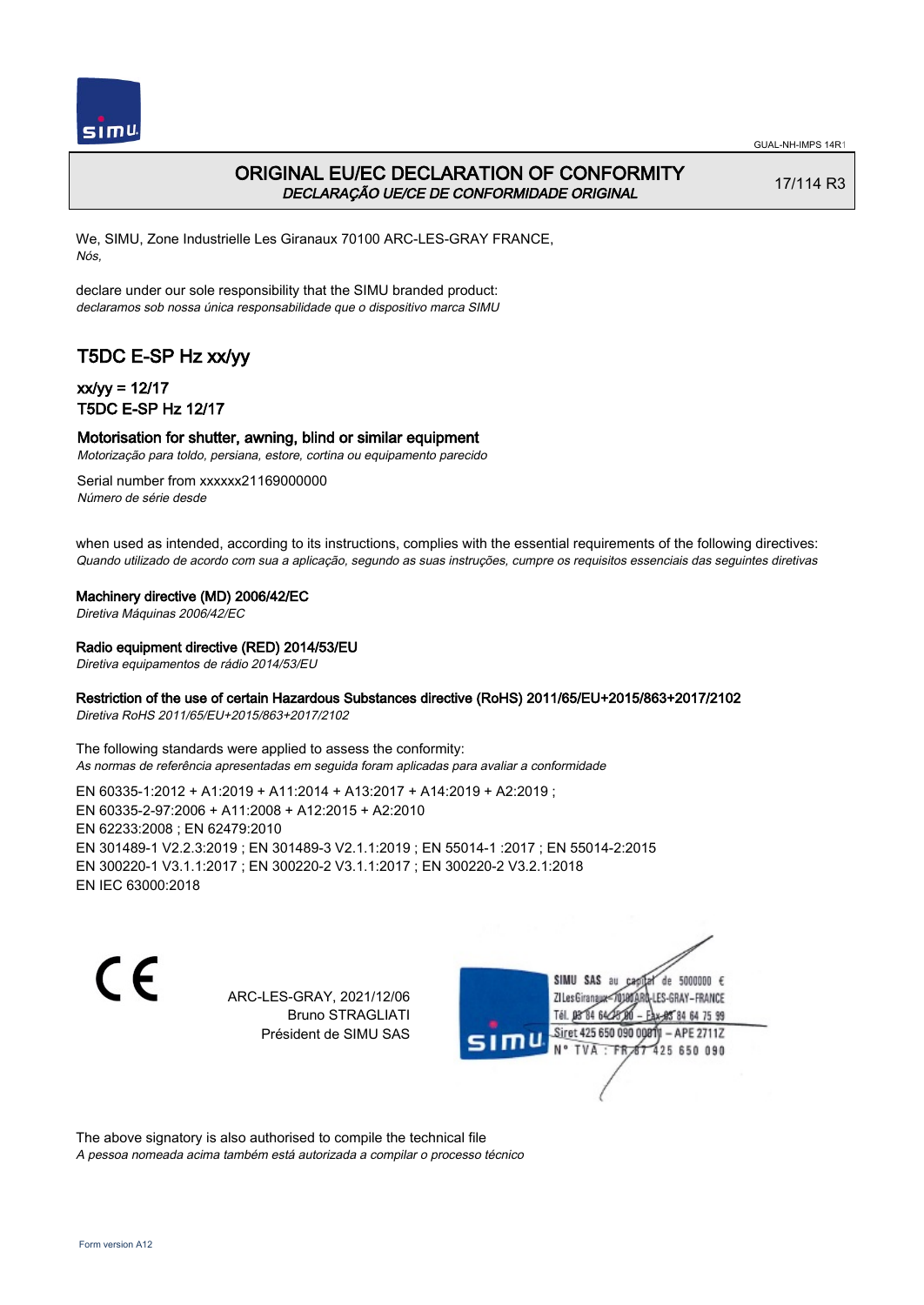

## ORIGINAL EU/EC DECLARATION OF CONFORMITY ORIGINAL EU/EC DECLARAIE DE CONFORMITATE

17/114 R3

We, SIMU, Zone Industrielle Les Giranaux 70100 ARC-LES-GRAY FRANCE, Noi,

declare under our sole responsibility that the SIMU branded product: declarăm pe propria răspundere că produsele marca SIMU

# T5DC E-SP Hz xx/yy

## xx/yy = 12/17 T5DC E-SP Hz 12/17

### Motorisation for shutter, awning, blind or similar equipment

Motorizări pentru rulou, marchiză, perdea sau echipament similar

Serial number from xxxxxx21169000000 Numărul de serie din

when used as intended, according to its instructions, complies with the essential requirements of the following directives: utilizate conform destinaiei lor, aa cum este descris în manualul de utilizare, sunt în conformitate cu cerinele eseniale ale următoarelor directive

### Machinery directive (MD) 2006/42/EC

Directiva privind echipamentele tehnice 2006/42/EC

### Radio equipment directive (RED) 2014/53/EU

Directiva privind echipamentele radio 2014/53/EU

### Restriction of the use of certain Hazardous Substances directive (RoHS) 2011/65/EU+2015/863+2017/2102

Directiva RoHS 2011/65/EU+2015/863+2017/2102

The following standards were applied to assess the conformity: Următoarele standarde de referină au fost aplicate pentru respectarea conformităii

EN 60335‑1:2012 + A1:2019 + A11:2014 + A13:2017 + A14:2019 + A2:2019 ; EN 60335‑2‑97:2006 + A11:2008 + A12:2015 + A2:2010 EN 62233:2008 ; EN 62479:2010 EN 301489‑1 V2.2.3:2019 ; EN 301489‑3 V2.1.1:2019 ; EN 55014‑1 :2017 ; EN 55014‑2:2015 EN 300220‑1 V3.1.1:2017 ; EN 300220‑2 V3.1.1:2017 ; EN 300220‑2 V3.2.1:2018 EN IEC 63000:2018

 $\epsilon$ 

ARC-LES-GRAY, 2021/12/06 Bruno STRAGLIATI Président de SIMU SAS



The above signatory is also authorised to compile the technical file Semnatarul de mai sus este, de asemenea, autorizat să întocmească dosarul tehnic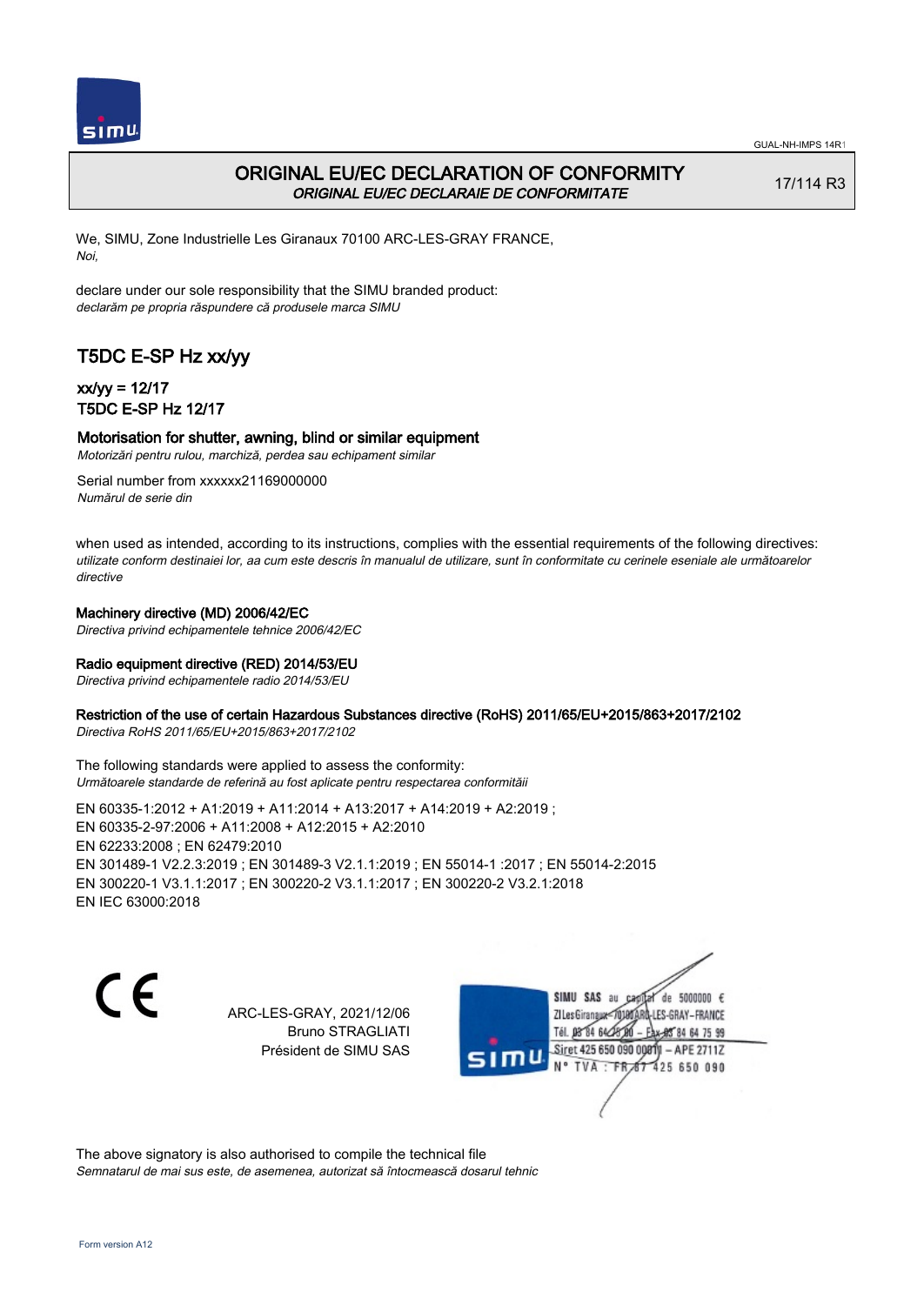

## ORIGINAL EU/EC DECLARATION OF CONFORMITY ORIGINAL EU/EG-FÖRSÄKRAN OM ÖVERENSSTÄMMELSE

17/114 R3

We, SIMU, Zone Industrielle Les Giranaux 70100 ARC-LES-GRAY FRANCE, Vi,

declare under our sole responsibility that the SIMU branded product: försäkrar på eget ansvar att produkten av varumärket SIMU

# T5DC E-SP Hz xx/yy

## xx/yy = 12/17 T5DC E-SP Hz 12/17

### Motorisation for shutter, awning, blind or similar equipment

Motorisering för jalusi, markis, rullgardin eller liknande produkter

Serial number from xxxxxx21169000000 Serienumret från

when used as intended, according to its instructions, complies with the essential requirements of the following directives: uppfyller de grundläggande kraven i följande direktiv när den används på det sätt som avses, i enlighet med bruksanvisningen

### Machinery directive (MD) 2006/42/EC

Maskindirektivet 2006/42/EC

### Radio equipment directive (RED) 2014/53/EU

Direktivet om radioutrustning 2014/53/EU

### Restriction of the use of certain Hazardous Substances directive (RoHS) 2011/65/EU+2015/863+2017/2102

RoHS-direktivet 2011/65/EU+2015/863+2017/2102

The following standards were applied to assess the conformity: Följande referensnormer har tillämpats för att göra en bedömning av överensstämmelsen

EN 60335‑1:2012 + A1:2019 + A11:2014 + A13:2017 + A14:2019 + A2:2019 ; EN 60335‑2‑97:2006 + A11:2008 + A12:2015 + A2:2010 EN 62233:2008 ; EN 62479:2010 EN 301489‑1 V2.2.3:2019 ; EN 301489‑3 V2.1.1:2019 ; EN 55014‑1 :2017 ; EN 55014‑2:2015 EN 300220‑1 V3.1.1:2017 ; EN 300220‑2 V3.1.1:2017 ; EN 300220‑2 V3.2.1:2018 EN IEC 63000:2018

 $\epsilon$ 

ARC-LES-GRAY, 2021/12/06 Bruno STRAGLIATI Président de SIMU SAS

de 5000000  $\epsilon$ SIMU SAS au ZI Les Giranaux< ES-GRAY-FRANCE Tél. 08 84 64 2 64 75 99 Siret 425 650 090 00811  $-$  APF 27117 125 650 090

The above signatory is also authorised to compile the technical file

Den person som anges ovan är också behörig att ställa samman den tekniska dokumentationen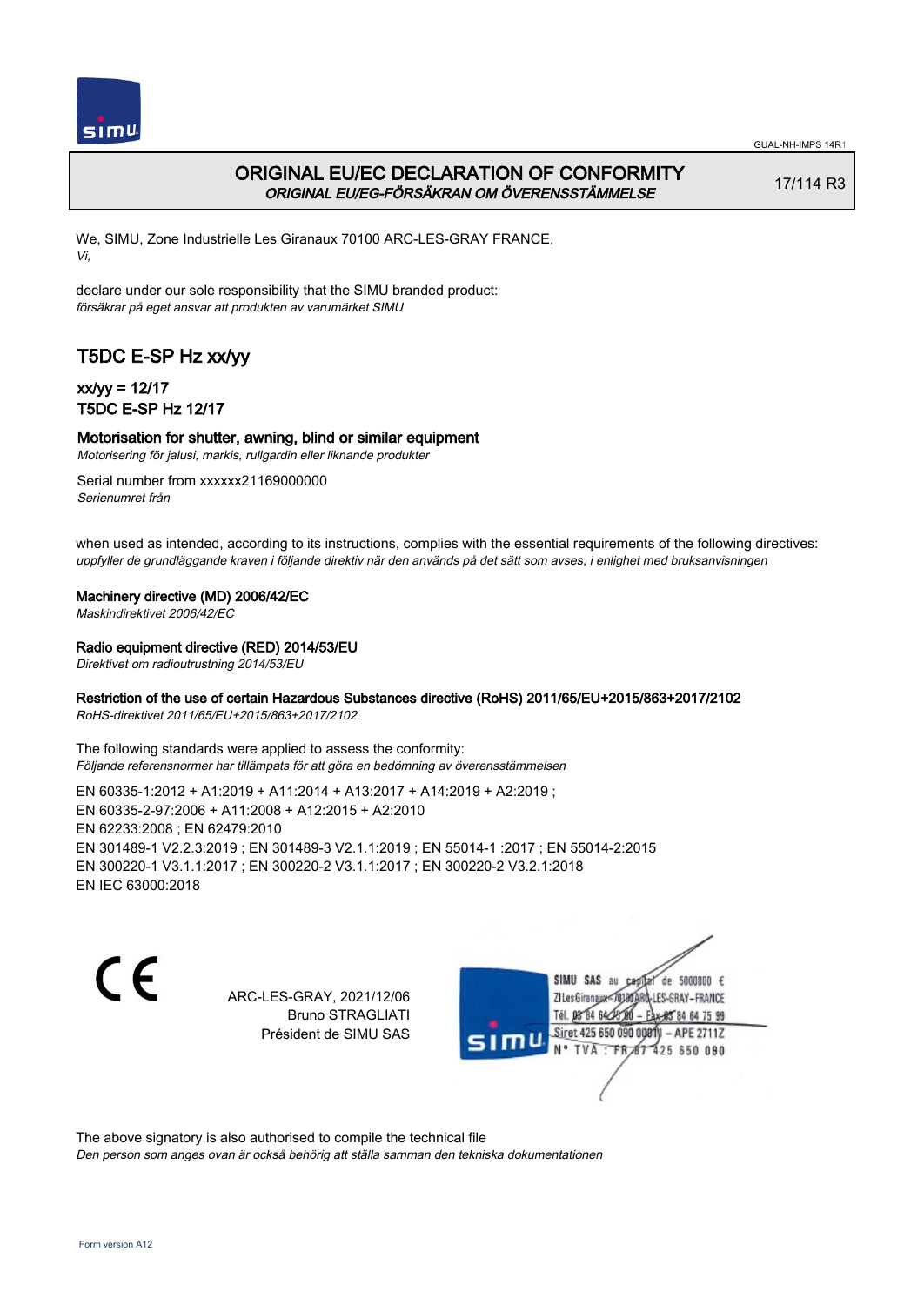

## ORIGINAL EU/EC DECLARATION OF CONFORMITY ORIGINÁLNE VYHLÁSENIE EU/ES O ZHODE

17/114 R3

We, SIMU, Zone Industrielle Les Giranaux 70100 ARC-LES-GRAY FRANCE, My,

declare under our sole responsibility that the SIMU branded product: vyhlasujeme na svoju výlučnú zodpovednosť, že výrobok značky SIMU

# T5DC E-SP Hz xx/yy

## xx/yy = 12/17 T5DC E-SP Hz 12/17

### Motorisation for shutter, awning, blind or similar equipment

Pohon pre rolety, markízy, clony alebo podobné zariadenia

Serial number from xxxxxx21169000000 Seriové číslo od

when used as intended, according to its instructions, complies with the essential requirements of the following directives: ak je používaný v súlade s účelom použitia a s návodom, spĺňa základné požiadavky týchto smerníc

### Machinery directive (MD) 2006/42/EC

Smernica o strojových zariadeniach 2006/42/EC

#### Radio equipment directive (RED) 2014/53/EU

Smernica o sprístupňovaniu rádiových zariadení na trhu 2014/53/EU

### Restriction of the use of certain Hazardous Substances directive (RoHS) 2011/65/EU+2015/863+2017/2102

Smernica o obmedzení používania určitých nebezpečných látok v elektrických a elektronických zariadeniach 2011/65/EU+2015/863+2017/2102

#### The following standards were applied to assess the conformity: Pre posúdenie zhody boli použité následujúce normy

EN 60335‑1:2012 + A1:2019 + A11:2014 + A13:2017 + A14:2019 + A2:2019 ; EN 60335‑2‑97:2006 + A11:2008 + A12:2015 + A2:2010 EN 62233:2008 ; EN 62479:2010 EN 301489‑1 V2.2.3:2019 ; EN 301489‑3 V2.1.1:2019 ; EN 55014‑1 :2017 ; EN 55014‑2:2015 EN 300220‑1 V3.1.1:2017 ; EN 300220‑2 V3.1.1:2017 ; EN 300220‑2 V3.2.1:2018 EN IEC 63000:2018

 $\epsilon$ 

ARC-LES-GRAY, 2021/12/06 Bruno STRAGLIATI Président de SIMU SAS



The above signatory is also authorised to compile the technical file uvedená osoba je tiež osoba zodpovedná za vypracovanie technickej dokumentácie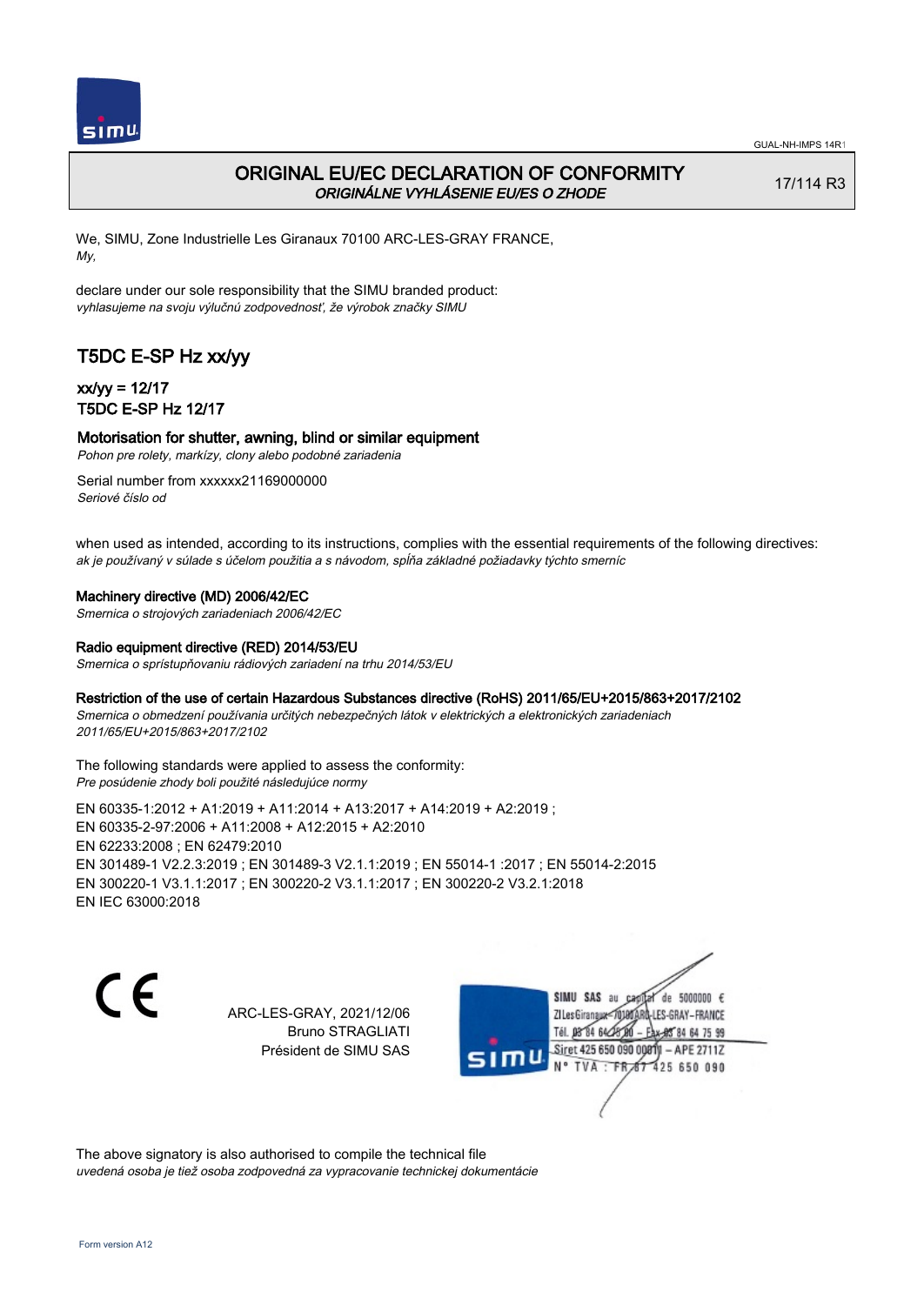

## ORIGINAL EU/EC DECLARATION OF CONFORMITY IZJAVA O SKLADNOSTI / IZJAVA O LASTNOSTIH

17/114 R3

We, SIMU, Zone Industrielle Les Giranaux 70100 ARC-LES-GRAY FRANCE, Mi,

declare under our sole responsibility that the SIMU branded product: S polno odgovornostjo izjavljamo, da izdelki blagovne znamke SIMU

# T5DC E-SP Hz xx/yy

## xx/yy = 12/17 T5DC E-SP Hz 12/17

### Motorisation for shutter, awning, blind or similar equipment

Motorizacija rolet, žaluzij, senčnikov in podobne opreme

Serial number from xxxxxx21169000000 'Serijska številka

when used as intended, according to its instructions, complies with the essential requirements of the following directives: ko se uporabljajo v skladu z namembnostjo in navodili, ustrezajo bistvenim zahtevam naslednjih direktiv

### Machinery directive (MD) 2006/42/EC

Direktiva o strojih 2006/42/EC

### Radio equipment directive (RED) 2014/53/EU

Ditrektiva o Radijski opremi 2014/53/EU

### Restriction of the use of certain Hazardous Substances directive (RoHS) 2011/65/EU+2015/863+2017/2102

Direktiva RoHS 2011/65/EU+2015/863+2017/2102

The following standards were applied to assess the conformity: Za preverjanje skladnosti so bili uporabljeni naslednji standardi

EN 60335‑1:2012 + A1:2019 + A11:2014 + A13:2017 + A14:2019 + A2:2019 ; EN 60335‑2‑97:2006 + A11:2008 + A12:2015 + A2:2010 EN 62233:2008 ; EN 62479:2010 EN 301489‑1 V2.2.3:2019 ; EN 301489‑3 V2.1.1:2019 ; EN 55014‑1 :2017 ; EN 55014‑2:2015 EN 300220‑1 V3.1.1:2017 ; EN 300220‑2 V3.1.1:2017 ; EN 300220‑2 V3.2.1:2018 EN IEC 63000:2018

C F

ARC-LES-GRAY, 2021/12/06 Bruno STRAGLIATI Président de SIMU SAS

SIMU SAS au de 5000000  $\epsilon$ ZI Les Giranaux-70180 LES-GRAY-FRANCE Tél. 08 R4 64 2 64 75 99 Siret 425 650 090 0081  $-$  APF 27117 125 650 090  $\overline{F}$ <sub>FR</sub>

The above signatory is also authorised to compile the technical file Podpisnik, naveden zgoraj, je pooblaščen tudi za pripravo tehnične dokumentacije